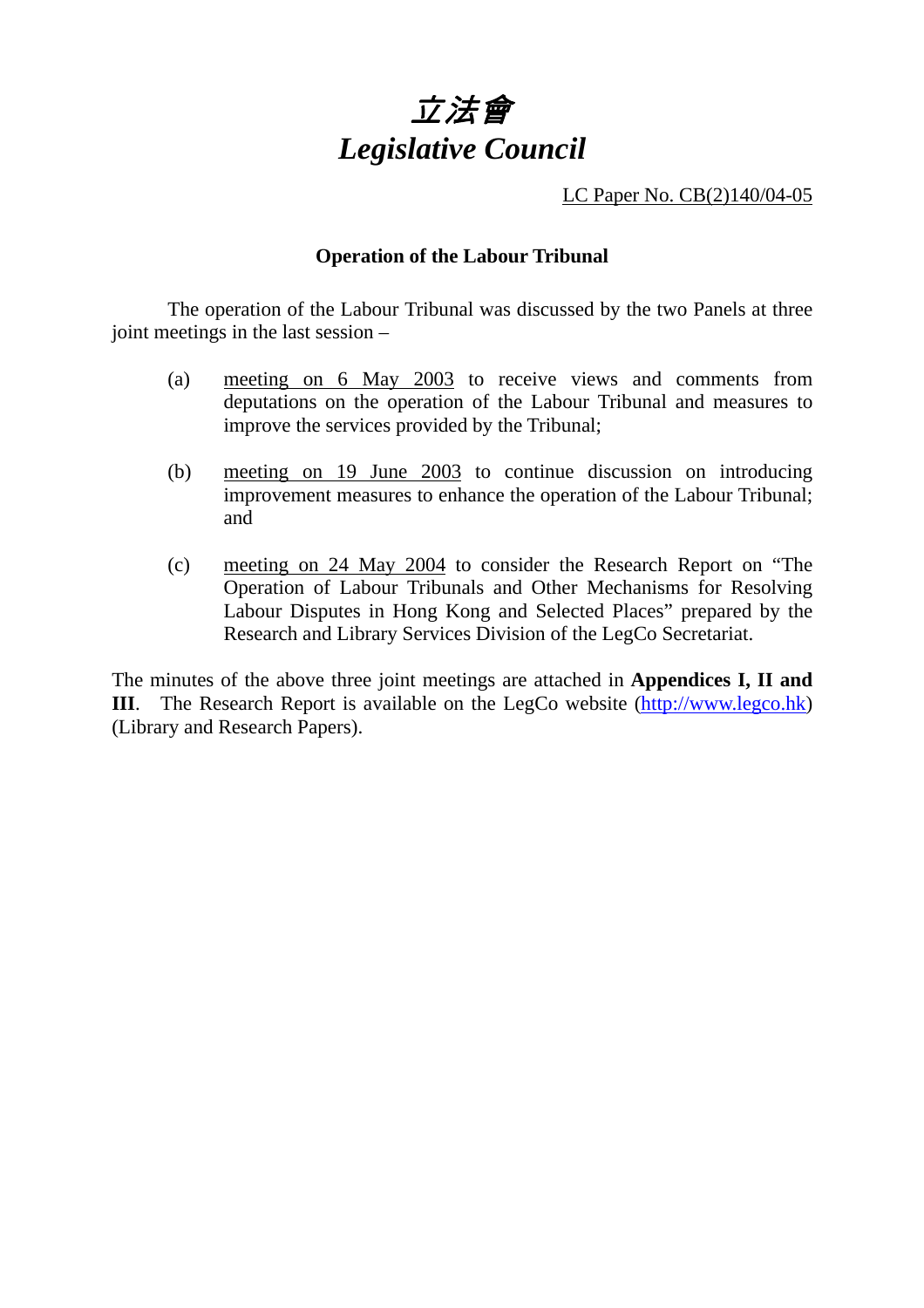# Appendix I<br>立法會 *Legislative Council*

LC Paper No. CB(2)2533/02-03

 (These minutes have been seen by the Administration)

Ref : CB2/PL/AJLS+MP

# **Panels on Administration of Justice and Legal Services and Manpower**

# **Minutes of joint meeting held on Tuesday, 6 May 2003 at 4:30 pm in Conference Room A of the Legislative Council Building**

| <b>Members</b> |   | Members of Panel on Administration of Justice and Legal Services |
|----------------|---|------------------------------------------------------------------|
| present        |   |                                                                  |
|                |   | Hon Margaret NG (Chairman)                                       |
|                |   | Hon Jasper TSANG Yok-sing, GBS, JP (Deputy Chairman)             |
|                |   | Hon Albert HO Chun-yan                                           |
|                |   | Hon Martin LEE Chu-ming, SC, JP                                  |
|                |   | Hon James TO Kun-sun                                             |
|                | ∗ | Hon Ambrose LAU Hon-chuen, GBS, JP                               |
|                |   | Hon Emily LAU Wai-hing, JP                                       |
|                |   | Hon Audrey EU Yuet-mee, SC, JP                                   |
|                |   | <b>Members of Panel on Manpower</b>                              |
|                |   | Hon LAU Chin-shek, JP (Chairman)                                 |
|                |   | Hon CHAN Kwok-keung (Deputy Chairman)                            |
|                |   | Hon Kenneth TING Woo-shou, JP                                    |
|                |   | Hon Cyd HO Sau-lan                                               |
|                |   | Hon LEE Cheuk-yan                                                |
|                |   | Hon CHEUNG Man-kwong                                             |
|                |   | Hon YEUNG Yiu-chung, BBS                                         |
|                |   | Hon Andrew CHENG Kar-foo                                         |
|                |   | Hon SZETO Wah                                                    |
|                |   | Hon LI Fung-ying, JP                                             |
|                |   | Hon Tommy CHEUNG Yu-yan, JP                                      |
|                |   |                                                                  |
|                |   | Hon LEUNG Fu-wah, MH, JP                                         |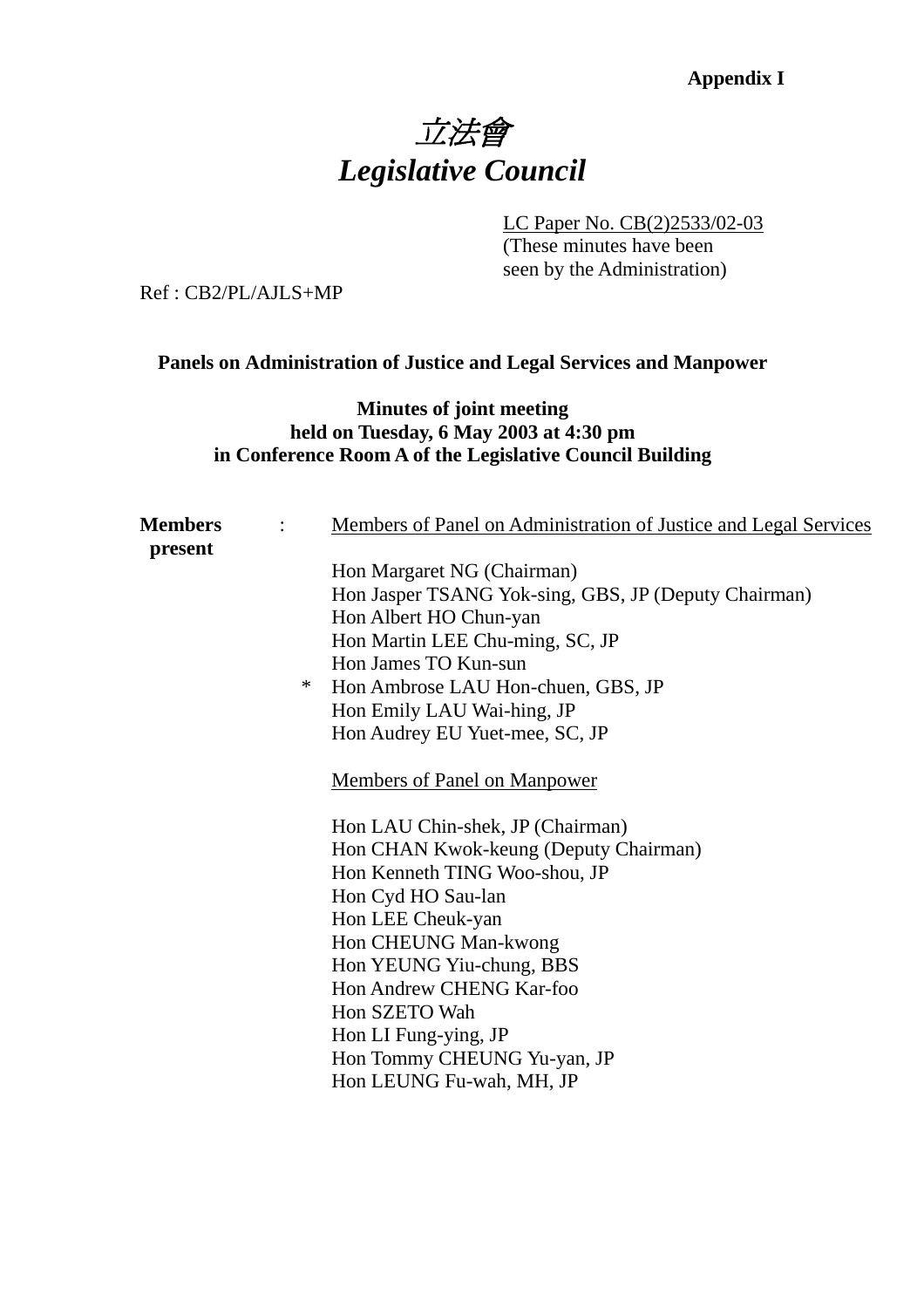| <b>Members</b><br>absent            |                      | Members of Panel on Administration of Justice and Legal Services<br>Hon CHAN Kam-lam, JP<br>Hon Miriam LAU Kin-yee, JP<br>Hon TAM Yiu-chung, GBS, JP<br><b>Members of Panel on Manpower</b><br>Dr Hon LUI Ming-wah, JP<br>Hon CHAN Yuen-han, JP<br>Hon LEUNG Yiu-chung<br>Hon Michael MAK Kwok-fung<br>Hon Frederick FUNG Kin-kee                                    |  |  |  |
|-------------------------------------|----------------------|----------------------------------------------------------------------------------------------------------------------------------------------------------------------------------------------------------------------------------------------------------------------------------------------------------------------------------------------------------------------|--|--|--|
|                                     |                      | * Also a member of Panel on Manpower                                                                                                                                                                                                                                                                                                                                 |  |  |  |
| <b>Public officers</b><br>attending | $\ddot{\phantom{1}}$ | Item II<br>Mr Wilfred TSUI<br>Judiciary Administrator<br>Mr Augustine L S CHENG<br>Deputy Judiciary Administrator (Operations)<br>Mr LAM Chui-kok<br>Acting Registrar, Labour Tribunal                                                                                                                                                                               |  |  |  |
| <b>Attendance by</b><br>invitation  |                      | Hong Kong & Kowloon Trades Union Council<br>Mr LEE Kwok-keung<br>Chairman<br>Mr LAW Tai-chi<br><b>Committee Member</b><br>The Hong Kong Federation of Trade Unions<br>Mr FUNG Kin-cho<br>Secretary<br>Hong Kong Construction Industry Employees<br><b>General Unions</b><br>Mr IP Wai-ming<br><b>Executive Secretary</b><br>The Hong Kong Federation of Trade Unions |  |  |  |

 $- 2 -$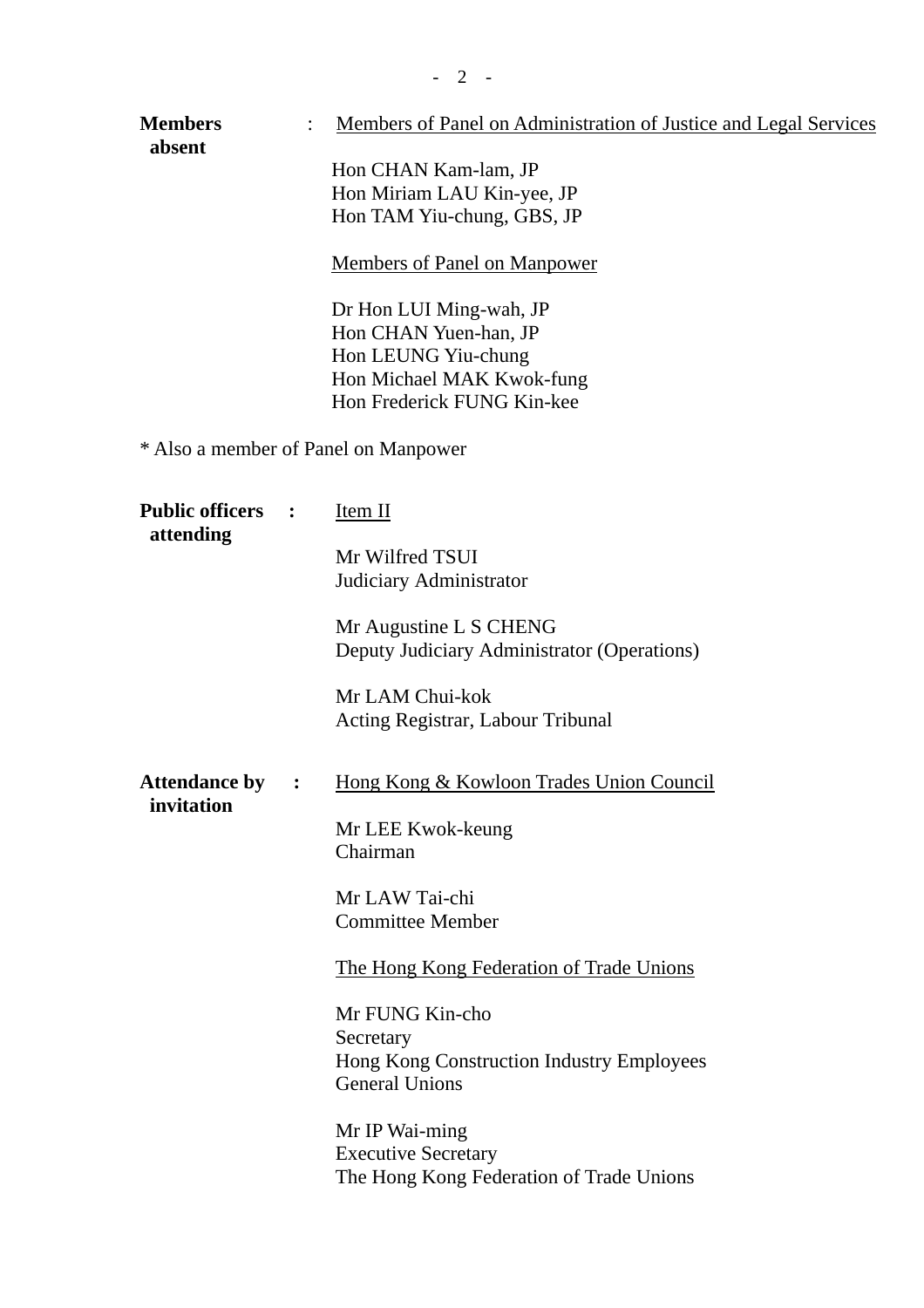|                 |                | The Federation of HK & Kowloon Labour Unions |
|-----------------|----------------|----------------------------------------------|
|                 |                | Ms NG Wai-yee                                |
|                 |                | Director of Labour Rights                    |
|                 |                | Mr WAN Sung-kwong                            |
|                 |                | Deputy Director of Labour Rights             |
|                 |                | Hong Kong Confederation of Trade Unions      |
|                 |                | Ms CHEUNG Lai-ha                             |
|                 |                | Vice-Chairperson                             |
|                 |                | Mr CHAN King-chi                             |
|                 |                | <b>Organizing Secretary</b>                  |
|                 |                | Neighbourhood and Worker's Service Centre    |
|                 |                | Mr SETO Chun-pong                            |
| <b>Clerk</b> in | $\ddot{\cdot}$ | Mrs Percy MA                                 |
| attendance      |                | Chief Assistant Secretary (2)3               |
| <b>Staff</b> in | $\ddot{\cdot}$ | Mr Arthur CHEUNG                             |
| attendance      |                | Senior Assistant Legal Adviser 2             |
|                 |                | Mr Paul WOO                                  |
|                 |                | Senior Assistant Secretary (2)3              |

Action

# **I. Election of Chairman**

Miss Margaret NG was elected Chairman of the joint meeting.

# **II. Operation of the Labour Tribunal**

(LC Paper Nos. CB(2)1932/02-03(01); 1931/02-03(01) to (03); 1940/02-03(01) & (02); and 1977/02-03(01))

2. The Chairman welcomed the deputations to attend the meeting. At the invitation of the Chairman, the deputations made verbal representations on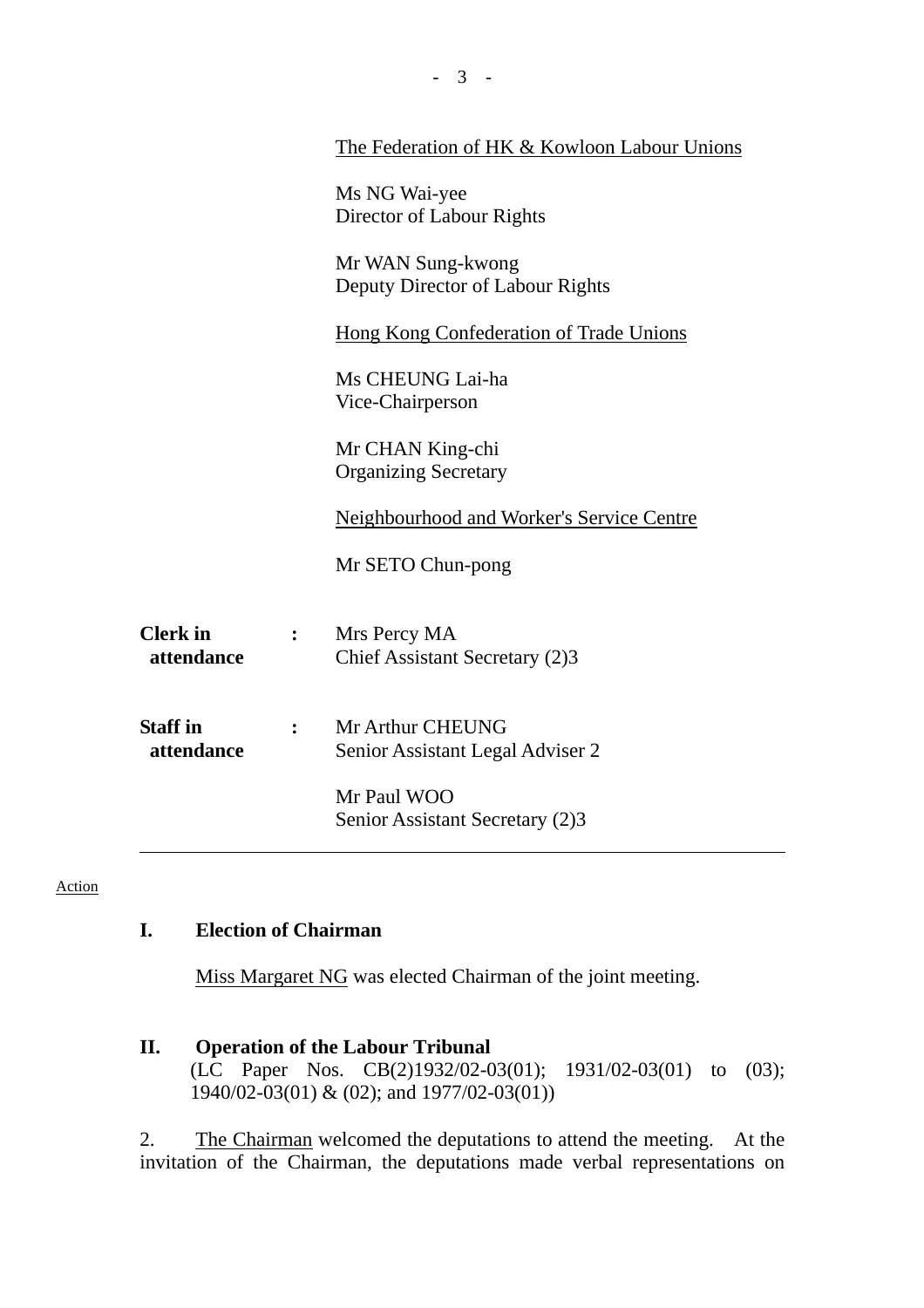their submissions on the operation of the Labour Tribunal (LT). A summary of the views of the deputations is at **Annex**.

3. The Chairman invited questions from members and the Judiciary Administrator (JA) to respond.

# Waiting times

4. In reply to members, JA advised that in 2000, LT had set a target of 30 days for the period from the date of appointment to the date of filing a claim with the Tribunal. Since then, the waiting period was shortened considerably. He added that for the 12 000 cases filed with LT in 2002, the average period required from appointment to filing of the case was 12 days, and that from filing of the case to callover hearing was 24 days. For the relatively more complex cases which needed to proceed to trial, the average period taken from appointment to conclusion of the case was 56 days. For the most complicated cases, the average period was 128 days. JA further said that for cases which had proceeded to the trial stage, in average, 2.1 hearings were required for such cases to be concluded.

5. Mr LEE Cheuk-yan said that the average figures provided by JA above did not accurately reflect the extent of the problem of long waiting time. He suggested that the Judiciary should categorise the cases handled by LT according to -

- (a) the actual time taken (breakdown in months) for the cases to be finally disposed of; and
- (b) the actual number of trials required for the cases to be concluded.
- Adm Mr LEE Cheuk-yan requested the Judiciary Administration to provide the breakdown of the cases for members' reference.
- Adm 6. Mr Martin LEE also requested the Judiciary Administration to provide the 10 worst cases in the past three years in terms of the length of time taken for such cases to be finally disposed of.

7. Ms Emily LAU pointed out that the Legislative Council Public Accounts Committee (PAC), in considering the Director of Audit's Report No. 34 published in February 2000, had commented on the practice adopted by LT of recording the cases initially in an appointment register. Under such practice, cases entered in the register were not considered as having been formally filed in accordance with the Labour Tribunal Ordinance. When the Registrar of LT found available time slots within the following 30 days for hearing the cases, he would then ask the claimants to complete the formality for filing of their cases in the Tribunal. As noted by the Director of Audit and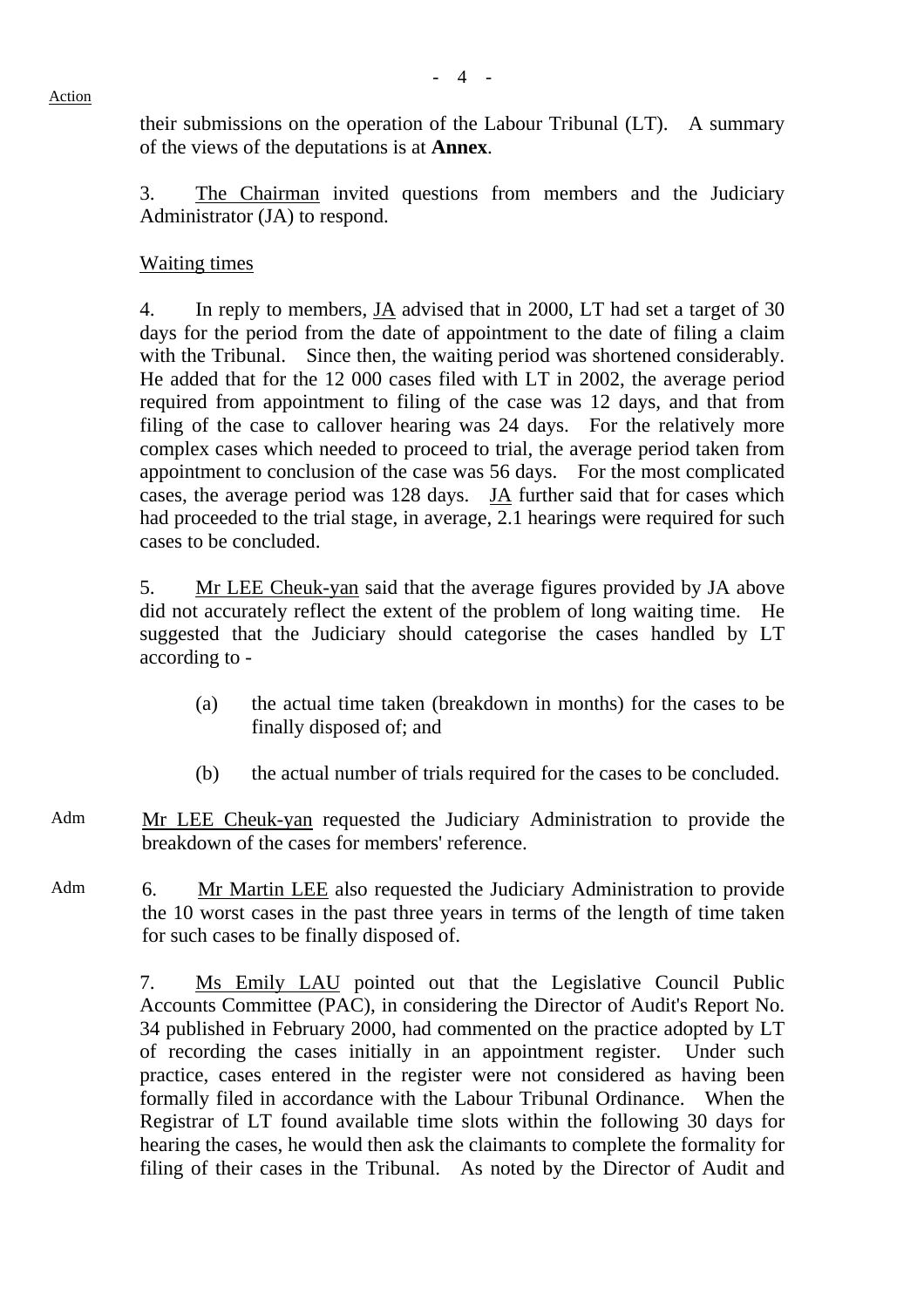PAC, the use of the appointment register ensured that all cases would meet the statutory requirement that LT should hear a claim not later than 30 days from the date of filing of claim. In its report published in June 2000, PAC had criticised the use of the appointment register as a means to circumvent the 30-day time limit.

8. JA responded that he had previously explained to PAC that the use of the appointment register provided a mechanism for assisting claimants in filing their claims at the earliest opportunity, and facilitated mobilisation of judicial resources to cope with any sudden increase in caseload of LT. The Judiciary considered that there was a practical need to continue the arrangement.

9. Ms Emily LAU opined that the correct approach to solve the problem of backlog and long waiting time was to provide additional resources to LT and increase the number of courts, where appropriate, to handle the caseload.

10. Ms LI Fung-ying expressed concern that the anticipated increase in the caseload of LT would worsen the situation of long waiting times. JA said that the Chief Justice (CJ) had explained that the Judiciary, same as other executive departments, was subject to the existing financial constraints. However, CJ had assured that regardless of the impact, the quality of justice would not be sacrificed. JA further said that the increase in caseload might create pressure on LT's resources, particularly on the services provided by the supporting staff. Nevertheless, the Judiciary would make its best efforts to minimise the impact on waiting times through identifying opportunities to improve efficiency, e.g. flexible deployment of judicial resources and support staff.

Role of Presiding Officers (POs) and Tribunal Officers (TOs)

11. Referring to the views expressed by the deputations that POs and TOs of LT often pressurised the parties to come to a settlement instead of conducting adjudication on the case, JA said that this was far from the truth. He said that as LT was required by law to operate in an informal and inquisitorial procedure, and the parties were not legally represented in the proceedings, PO was duty bound to explain the law, the procedure and evidence and the issues involved to the parties concerned to help them understand the nature of their dispute. PO would also have to make the parties aware of the possible consequences of continuing the litigation, and the time and cost implications of appeals. In the course of so doing, the impression might be wrongly perceived by the parties that PO was trying to compel the parties into a settlement.

12. Mr LEUNG Fu-wah said that when getting both parties to come to an agreement, POs should act cautiously to avoid the perception that they were compelling the parties to settle their case against their wish. Mr Albert HO added that POs should be mindful of their behaviour and attitude in handling the cases. He said that if they spoke to the litigants in an outrageous or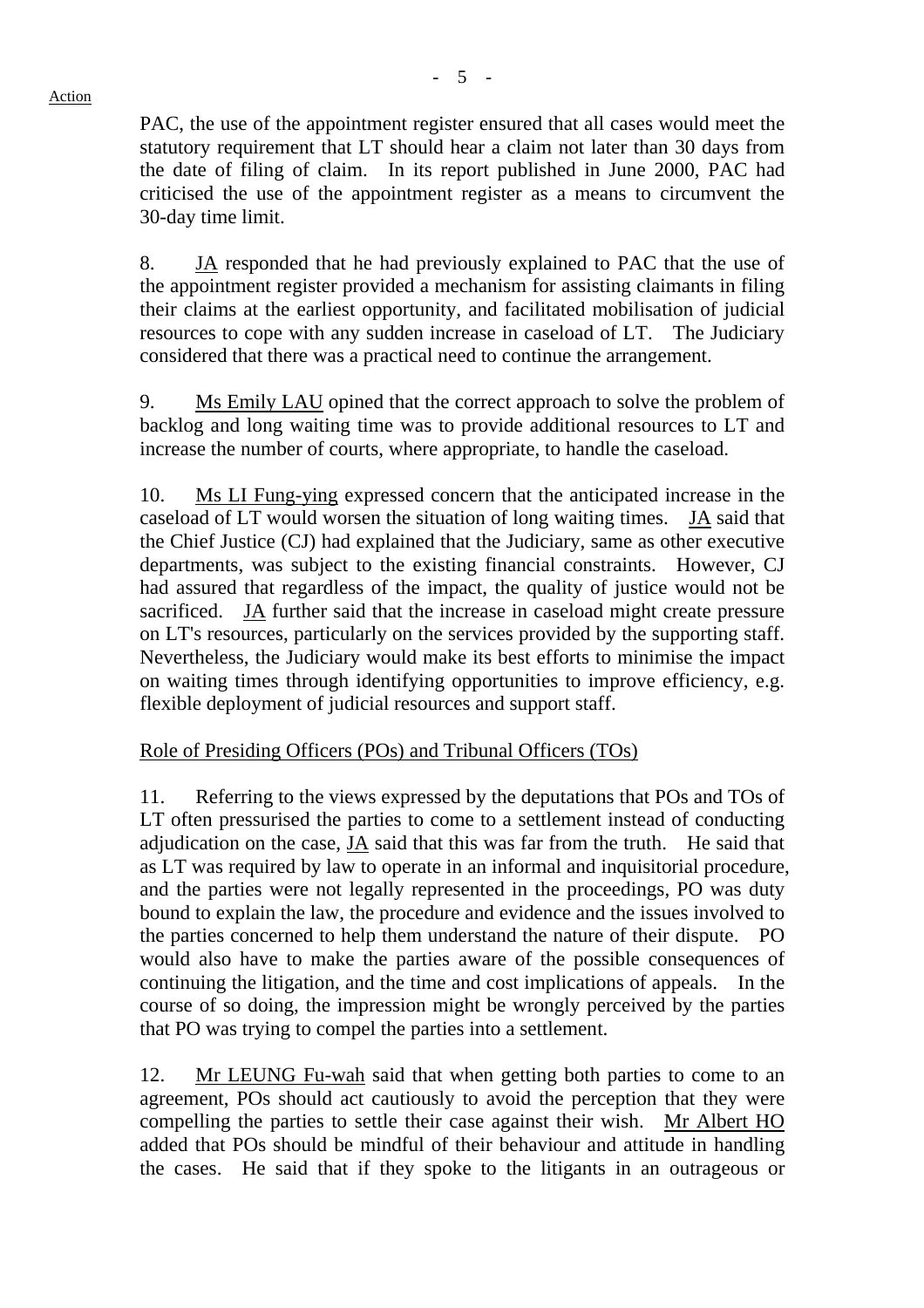unsympathetic manner, this could easily give rise to the perception that they were biased against or acting in favour of certain parties, particularly where the litigants did not have the benefit of legal representation.

13. JA assured members that POs fully appreciated that their duty was to dispose of a claim in the interest of justice.

14. In reply to members' enquiry about the role played by TOs in conciliation, JA explained that TOs had a duty under the law to assist parties to arrive at an amicable settlement where appropriate. The Labour Tribunal Ordinance provided that TOs should conduct conciliation with a view to achieving settlement of a claim. Under section 15(1) of the Ordinance, the Tribunal should not hear a claim until a certificate signed by a TO or an authorised officer was filed or produced to the effect that -

- (a) one or more of the parties had refused to take part in conciliation;
- (b) conciliation had been attempted but no settlement had been reached;
- (c) conciliation was unlikely to result in a settlement being reached; or
- (d) conciliation might prejudice the interests of a party.

15. Ms Audrey EU opined that where an attempt of TO to conciliate had failed and the case had to proceed to trial, PO should conduct adjudication rather than engaging in further conciliation.

16. Ms Audrey EU further enquired whether interviews conducted by TOs could be audio-recorded. JA replied that as TOs handled a large number of interviews on a daily basis, there would be significant resource implications if the interviews were to be recorded. He further said that complaints against TOs were rare. He pointed out that in 2002, with 12 000 cases handled by LT, 17 complaints against TOs were received. On the other hand, 45 letters of commendation were received. JA opined that he saw no immediate need for recording the interviews conducted by TOs.

17. Mr LEUNG Fu-wah suggested that more intensified training and refresher courses should be provided to POs and TOs to enable them to acquire better knowledge and understanding of the law and labour relations matters.

# Complaints mechanism

18. On members' enquiry about the channel for complaint against POs and TOs, JA advised that complaints against POs could be directed to the Chief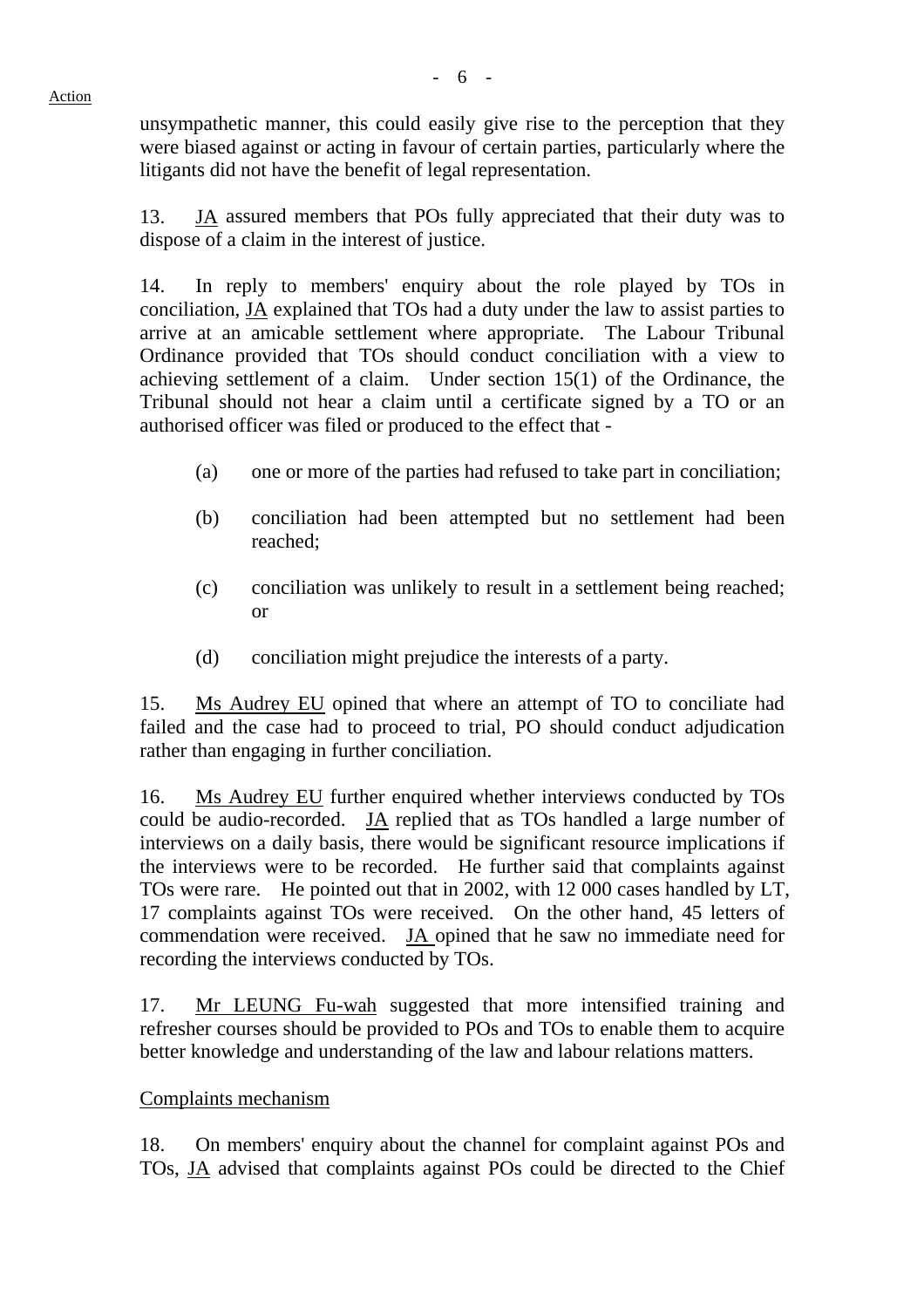Magistrate for necessary action, while complaints against TOs or other staff members of LT could be channelled through him or other senior members of the Judiciary Administration. He further advised members that the Judiciary had prepared an information leaflet on the mechanism for handling complaints against judges and judicial officers and the proper channels for lodging complaints. The leaflet would be made available to the public in about two weeks' time.

19. Ms Emily LAU said that she was concerned about allegations that judgments delivered by LT were biased in favour of the employers, particularly the big enterprises. She said that these allegations were signs of doubt that the existing judicial system could not uphold fairness and justice. She opined that the Judiciary should treat the matter seriously.

# Arrangements for callover hearings and filing of claims

20. Referring to the existing arrangement under which different parties were required to report to LT at 9:30 am for purposes of attending callover hearings and filing of claims, Ms Audrey EU and Mr LEUNG Fu-wah opined that the Judiciary should arrange different time slots for dealing with such matters so that the parties would not have to wait for a long time before their cases were attended to.

21. JA explained that depending on the nature of individual cases, some callover hearings or filing of claims might be finished within a short time. Hence, the existing practice of inviting the parties to report to the Tribunal at the same time early in the morning was to minimise idle time and achieve maximum use of judicial resources. JA noted the proposal to schedule the appointments at different time slots and undertook to review the present arrangement.

# Pre-trial mention

22. In response to Mr LEE Cheuk-yan,  $J\overline{A}$  said that PO, after making enquiries at the callover hearing as to the readiness of the claim to proceed to trial, might set down the matter for trial in a trial court right away if the case was simple. However, if the matter was not straightforward and required the parties to provide more evidence, PO would set it down for pre-trial mention. JA explained that the purpose of pre-trial mention was to examine any further evidence or documents to decide whether the matter was ready to proceed to the trial stage. As certain legal issues and matters relating to evidence could be sorted out in pre-trial mention, the trial proceedings could be expedited.

Adm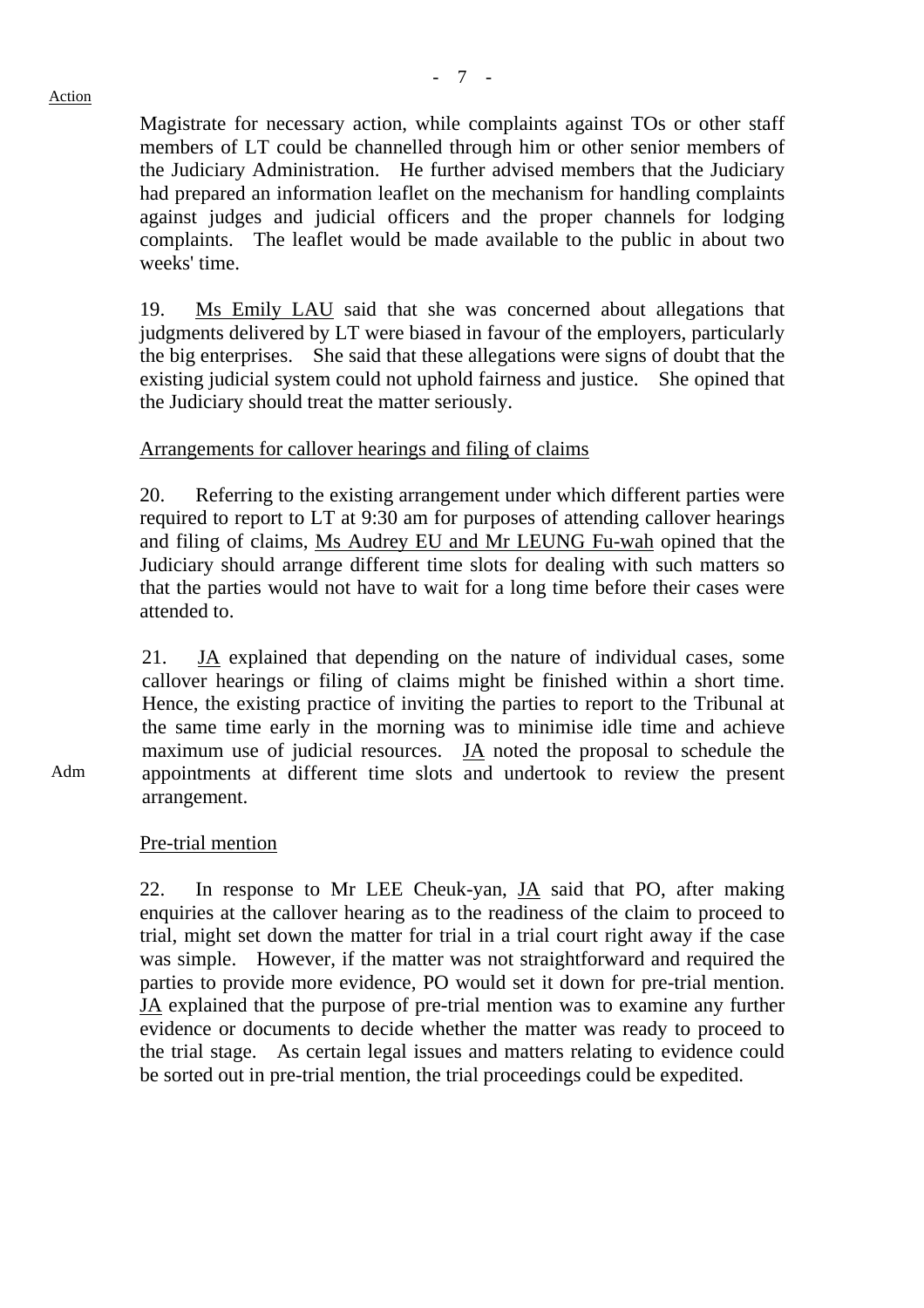Adm

Standardisation of forms and transmission of information between the Labour Department (LD) and LT

23. In response to the views expressed by the deputations, JA said that the Judiciary would discuss with LD on measures to facilitate efficient transmission of information and documents between LD and LT, hence relieving the claimants from having to provide duplicated information and documents to both LD and LT. He added that the possibility of standardising forms used by LD and LT and transmission of information through electronic means would be considered.

Night courts

Adm 24. Ms Audrey EU opined that although night sittings of LT had been suspended with effect from February 2003, the Judiciary should review the need for resuming the night courts as proposed by the deputations.

Safeguard against witnesses collaborating in giving evidence

25. Mr LEUNG Fu-wah and Ms Audrey EU supported a deputation's proposal that to minimise the chance of witnesses informing each other in the course of the proceedings, witnesses should not be allowed to sit in the courtroom when the proceedings were in progress. The Chairman said that the Judiciary might consider promulgating rules to put this into practice.

Adm

Costs

26. Mr Albert HO asked how costs awarded by LT were taxed. JA advised that under section 28 of the Labour Tribunal Ordinance, the Tribunal might award costs and expenses to a party which might include -

- (a) any reasonable expense necessarily incurred and any loss of salary or wages suffered by that party; and
- (b) any reasonable sum paid to a witness for the expenses necessarily incurred and any loss of salary or wages suffered by him,

in attending a hearing of the Tribunal or in being interviewed by a TO.

27. Mr Albert HO expressed concern that the method of calculation of costs created tremendous financial burden on the employees. He opined that the possibility of amending the law, e.g. to cap the maximum limit of costs payable by the employees, should be considered.

Adm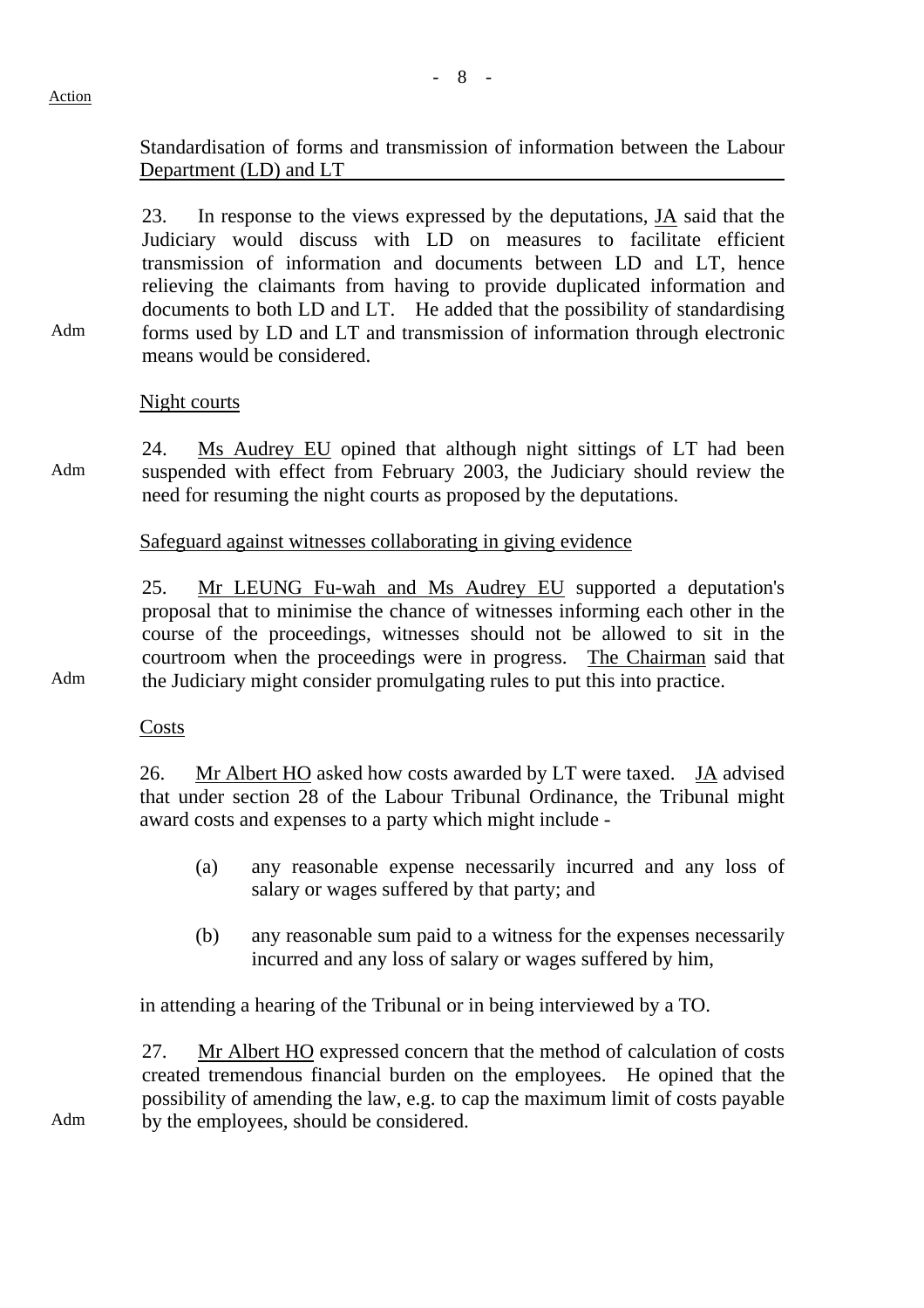Offset of severance payment and long service payment against retirement scheme/mandatory provident fund scheme benefits

28.  $J\Delta$  explained that the statutory provisions relating to the above matters were laid down in sections 31I, 31IA, 31Y and 31YAA of the Employment Ordinance. In adjudicating claims relating to such matters, the Tribunal had to act according to the statutory requirements and would therefore request the claimants to provide the relevant records for verification.

#### The way forward

29. The Chairman requested the Administration to respond to the views and suggestions of the deputations and the issues raised by members. Members agreed that another joint meeting should be held to continue discussion on the subject matter with a view to identifying relevant issues for the purpose of a comprehensive review of the operation of the Labour Tribunal.

30. Mr Kenneth TING Woo-shou suggested that representatives from the Administration responsible for labour issues and major business/employers' associations should also be invited to attend the next joint meeting.

 (*Post-meeting note* - With the agreement of the two Panel Chairmen, the next joint meeting was scheduled for 19 June 2003 at 10:45 am.)

31. The meeting ended at 6:50 pm.

Council Business Division 2 Legislative Council Secretariat 18 June 2003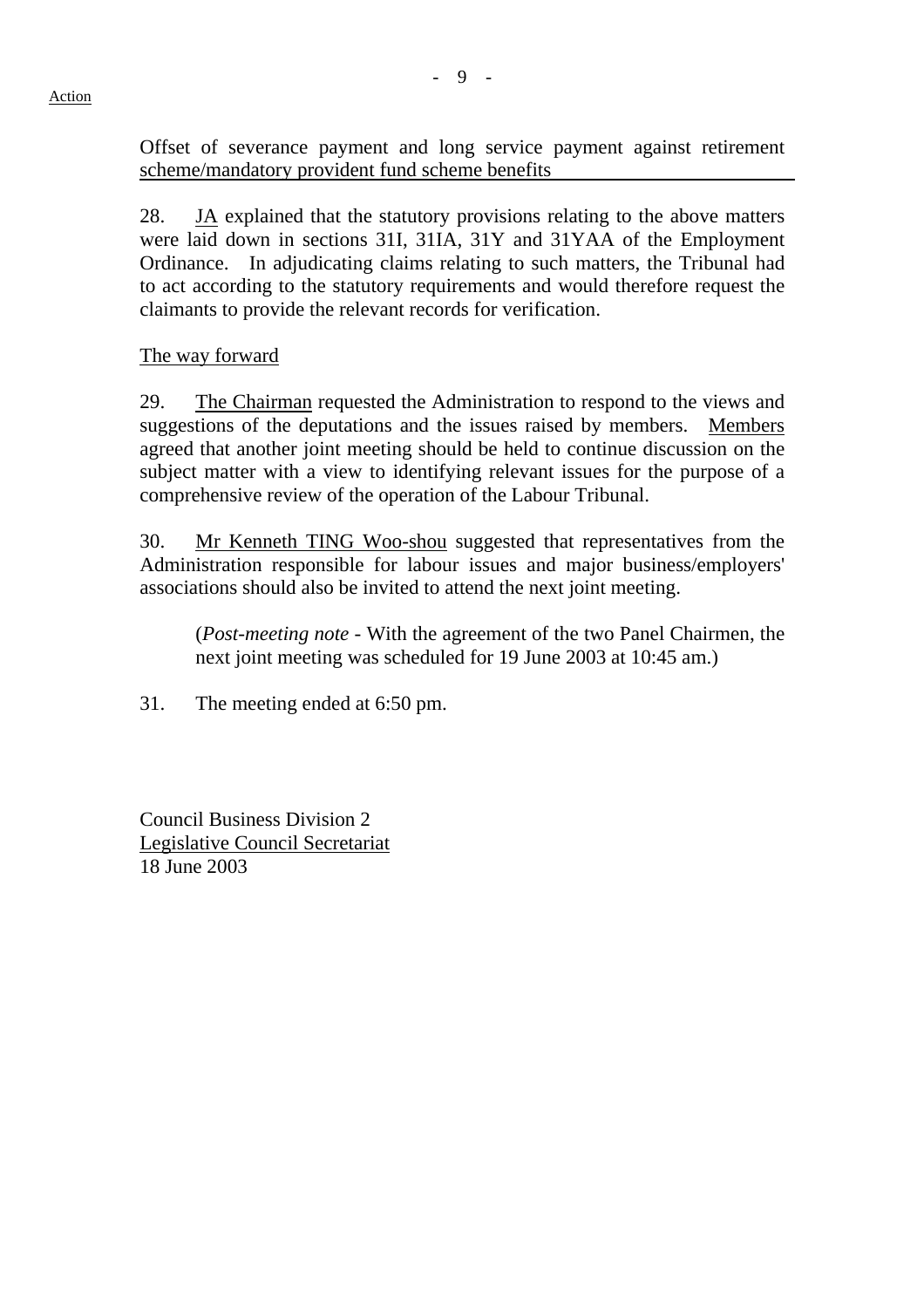# **Joint meeting of Panel on Administration of Justice and Legal Serves and Panel on Manpower on 6 May 2003**

# **Summary of views expressed by deputations on Operation of the Labour Tribunal**

| <b>Organisations</b><br>(Paper No. of submission)                                                      | <b>Views and suggestions</b>                                                                                                                                                                   |
|--------------------------------------------------------------------------------------------------------|------------------------------------------------------------------------------------------------------------------------------------------------------------------------------------------------|
| <b>Waiting times</b><br>(1)                                                                            |                                                                                                                                                                                                |
| Hong Kong and Kowloon Trades Union Council<br>(LC Paper No. $CB(2)1931/02-03(01)$ )                    | The law should be amended to provide that cases should be disposed of by the<br>Labour Tribunal (LT) within two months after filing of claim.                                                  |
| The Hong Kong Federation of Trade Unions<br>(LC Paper No. $CB(2)1940/02-03(01)$ )                      | Cases should be disposed of within three months from date of filing of claim.<br>$\overline{\phantom{a}}$<br>To achieve this end, the manpower resources of LT should be increased.            |
| The Federation of Hong Kong & Kowloon<br><b>Labour Unions</b><br>(LC Paper No. $CB(2)1931/02-03(02)$ ) | The period from date of filing of claim to hearing should not exceed three<br>weeks.                                                                                                           |
| Hong Kong Confederation of Trade Unions<br>(LC Paper No. $CB(2)1931/02-03(03)$ )                       | The claimants were very often forced to enter into agreement with their<br>employers or withdraw their claims because of the long period of time required<br>for the case to proceed to trial. |
|                                                                                                        | The number of Presiding Officers (POs) and Tribunal Officers (TOs) should be<br>increased. Cases should be disposed of within two months.                                                      |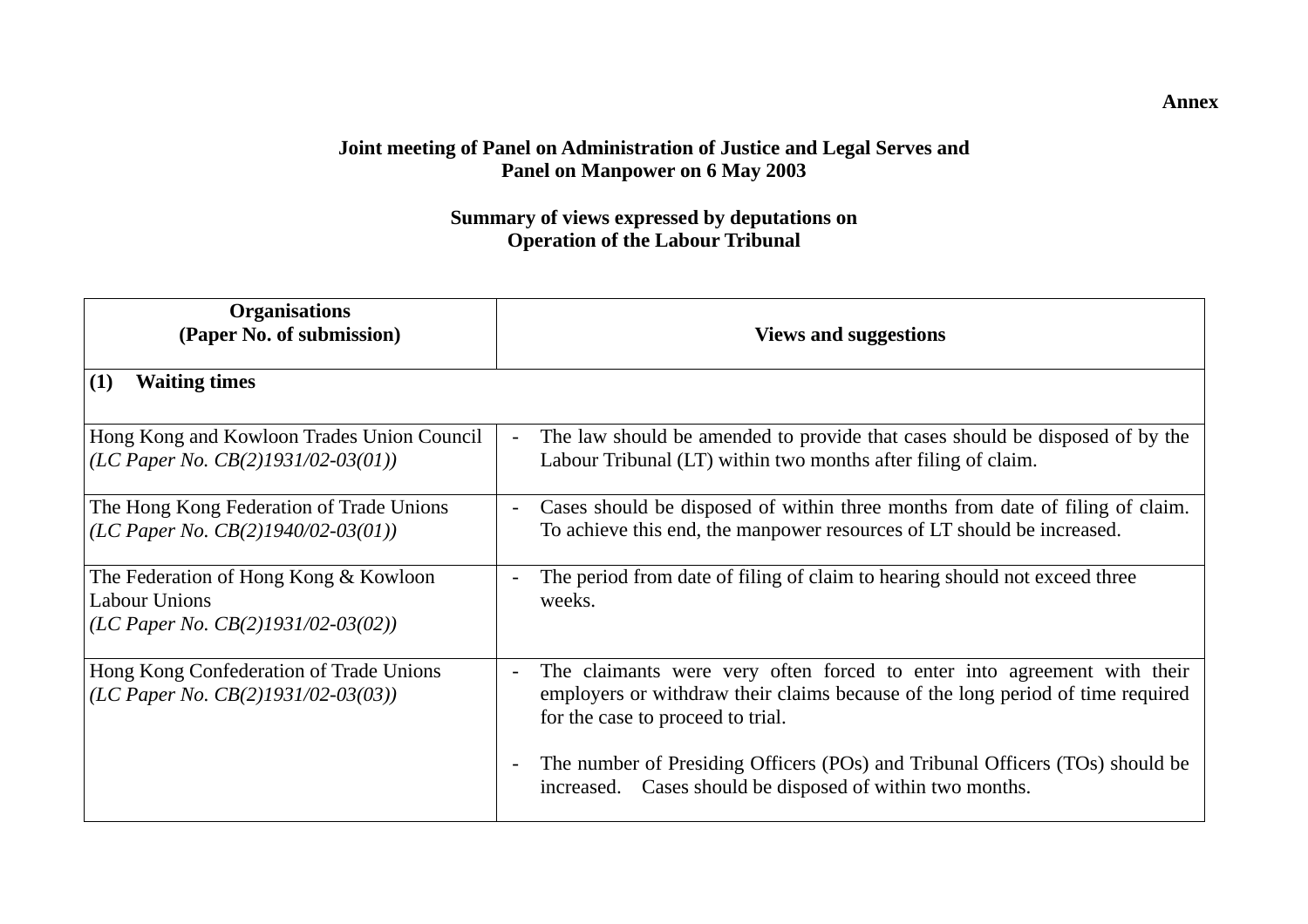| (2)<br>Handling of cases by POs and TOs                                            |                                                                                                                                                                                                                                                                                                                                                                                                                                                                       |  |  |  |
|------------------------------------------------------------------------------------|-----------------------------------------------------------------------------------------------------------------------------------------------------------------------------------------------------------------------------------------------------------------------------------------------------------------------------------------------------------------------------------------------------------------------------------------------------------------------|--|--|--|
| Hong Kong and Kowloon Trades Union Council                                         | POs and TOs should not duplicate the work of conciliation which was<br>performed by the Labour Department (LD); and<br>As the claimants were not legally represented, they were prone to being<br>influenced by POs in reaching agreement with the employers, or withdrawing<br>their claims, without fully knowing their statutory rights and entitlements.                                                                                                          |  |  |  |
| The Hong Kong Federation of Trade Unions                                           | Over-emphasis on conciliation had resulted in delay in adjudication and<br>$\overline{\phantom{a}}$<br>disposal of cases by LT; and<br>The manner and attitude of POs and TOs towards the claimants should be<br>improved.                                                                                                                                                                                                                                            |  |  |  |
| The Federation of Hong Kong & Kowloon<br><b>Labour Unions</b>                      | Settlement by conciliation usually resulted in the claimants not getting<br>their full entitlement to the compensation. POs and TOs should be constantly<br>reminded of their duty to handle cases fairly and impartially.                                                                                                                                                                                                                                            |  |  |  |
| Hong Kong Confederation of Trade Unions                                            | POs often resorted to conciliation and compelled claimants to agree on<br>$\overline{\phantom{a}}$<br>settlement terms which were less favourable than their legal entitlements;<br>POs were biased in favour of the employers, especially the big enterprises; and<br>$\overline{\phantom{a}}$<br>The arrangement for engaging different POs to handle the same case at different<br>$\overline{\phantom{a}}$<br>stages of trial created confusion to the claimants. |  |  |  |
| Neighbourhood and Worker's Service Centre<br>(LC Paper No. $CB(2)1940/02-03(02)$ ) | The claimants were forced to compromise on their claims in the course of<br>$\blacksquare$<br>conciliation. In the absence of proper legal advice on their rights and<br>entitlements, their interests were prejudiced; and                                                                                                                                                                                                                                           |  |  |  |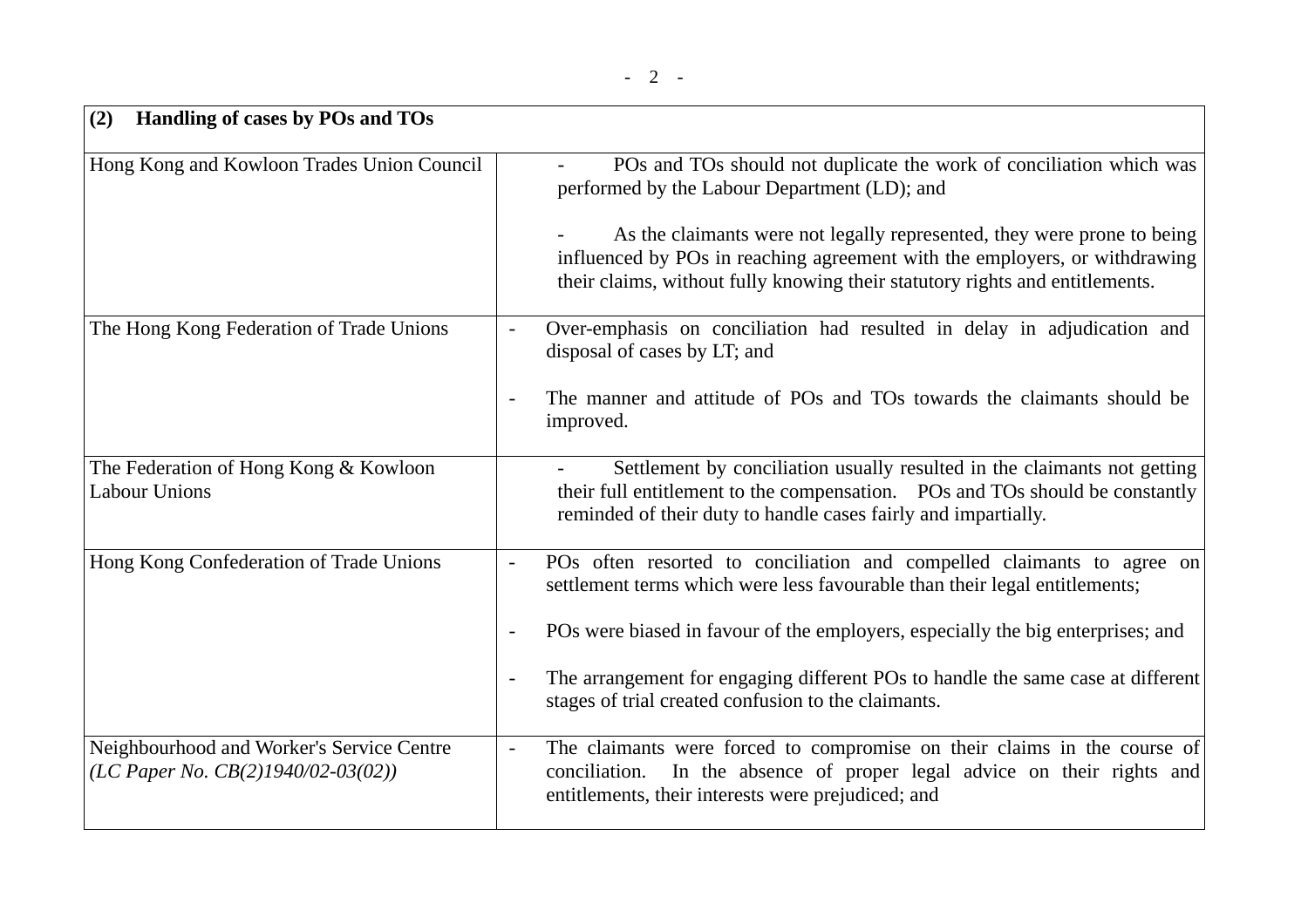|                                                      | TOs had failed to provide sufficient assistance to claimants, e.g. in preparing<br>evidence and statement of claims.                                                                                                                                                                                                                                     |
|------------------------------------------------------|----------------------------------------------------------------------------------------------------------------------------------------------------------------------------------------------------------------------------------------------------------------------------------------------------------------------------------------------------------|
| <b>Complaints mechanism</b><br>(3)                   |                                                                                                                                                                                                                                                                                                                                                          |
| Hong Kong Confederation of Trade Unions              | A complaints mechanism involving the participation of trade unions should be<br>established to deal with complaints against POs and TOs.                                                                                                                                                                                                                 |
| <b>Callover hearings and filing of claims</b><br>(4) |                                                                                                                                                                                                                                                                                                                                                          |
| Hong Kong Confederation of Trade Unions              | The existing practice of inviting different claimants to report to LT at the same<br>time in the morning for callover hearings or filing of claims created<br>inconvenience to the claimants. It was suggested that different time slots<br>should be arranged for dealing with such matters.                                                            |
| Neighbourhood and Worker's Service Centre            | The existing arrangement for claimants to report to LT at the same time in the<br>$\blacksquare$<br>morning should be improved as some claimants had to wait for a long time<br>before their cases were attended to. To reduce inconvenience, the claimants<br>should be advised to turn up according to a time schedule specifying the<br>appointments. |
| (5)                                                  | Standardisation of forms and efficient transmission of information between LD and LT                                                                                                                                                                                                                                                                     |
| Hong Kong & Kowloon Trades Union Council             | Forms containing information used by LD and LT should be standardised; and<br>$\overline{\phantom{a}}$                                                                                                                                                                                                                                                   |
|                                                      | Measures should be introduced to facilitate efficient transmission of<br>information between LD and LT.                                                                                                                                                                                                                                                  |
| The Hong Kong Federation of Trade Unions             | Provision of duplicated documents and information to LD and LT should be<br>$\blacksquare$<br>avoided to save time of the claimants; and                                                                                                                                                                                                                 |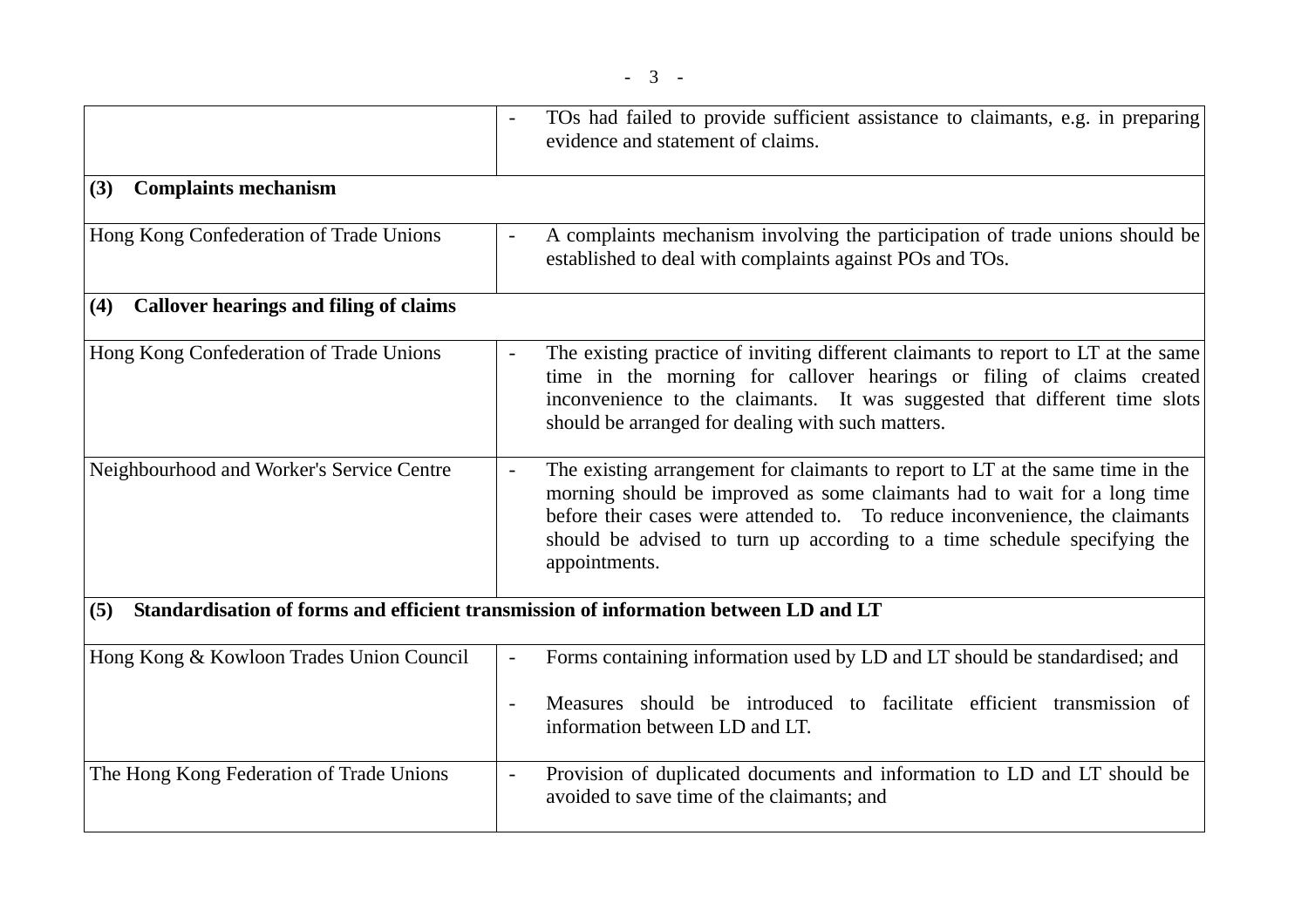|                                                               | Measures should be introduced to facilitate efficient transmission of<br>information between LD and LT.                                                                                                                                                       |
|---------------------------------------------------------------|---------------------------------------------------------------------------------------------------------------------------------------------------------------------------------------------------------------------------------------------------------------|
| The Federation of Hong Kong & Kowloon<br><b>Labour Unions</b> | Provision of duplicated documents and information to LD and LT<br>should be avoided.                                                                                                                                                                          |
| Day courts<br>(6)                                             |                                                                                                                                                                                                                                                               |
| The Federation of Hong Kong & Kowloon<br><b>Labour Unions</b> | All the 13 day courts should preferably be situated in the same location.<br>$\overline{\phantom{a}}$                                                                                                                                                         |
| (7)<br><b>Night courts</b>                                    |                                                                                                                                                                                                                                                               |
| The Federation of Hong Kong & Kowloon<br><b>Labour Unions</b> | The effectiveness of night courts was limited in view of the short operating<br>hours.                                                                                                                                                                        |
| Neighbourhood and Worker's Service Centre                     | The night courts should be resumed.<br>$\blacksquare$                                                                                                                                                                                                         |
| (8)<br>Costs                                                  |                                                                                                                                                                                                                                                               |
| Hong Kong and Kowloon Trades Union Council                    | Employees who were successful in pursuing their claims should be<br>awarded costs.                                                                                                                                                                            |
| The Hong Kong Federation of Trade Unions                      | Pursuing claims at LT was costly to the employees, in terms of the time spent<br>$\overline{\phantom{a}}$<br>and loss of wages which might result. The costs which a claimant might be<br>awarded were far from enough to compensate for the losses incurred. |
| <b>Others</b><br>(9)                                          |                                                                                                                                                                                                                                                               |
| Hong Kong and Kowloon Trades Union Council                    | Two deputy POs, one nominated by employers' associations and one nominated<br>$\blacksquare$<br>by trade unions, should assist the PO in the trial;                                                                                                           |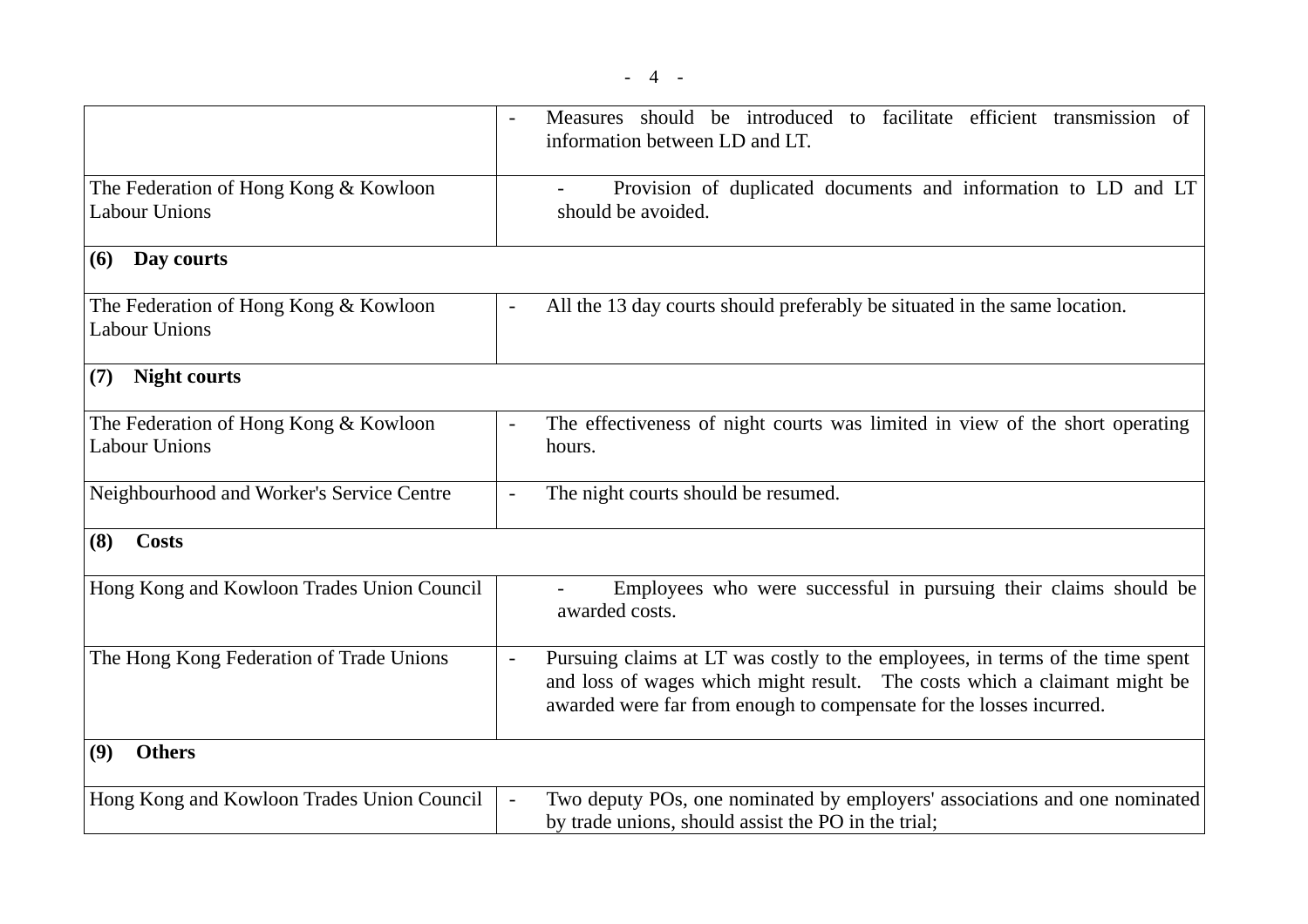|                                                               | Duty lawyers and trade union representatives should be present at LT to<br>provide assistance and free legal advice to the claimants; and<br>The penalty imposed on employers who defaulted payments to the employees<br>should be increased.                                                                                                                                                                                                                                                                                                                                               |
|---------------------------------------------------------------|---------------------------------------------------------------------------------------------------------------------------------------------------------------------------------------------------------------------------------------------------------------------------------------------------------------------------------------------------------------------------------------------------------------------------------------------------------------------------------------------------------------------------------------------------------------------------------------------|
| The Hong Kong Federation of Trade Unions                      | Heavy penalty should be imposed on employers who repeatedly failed to<br>$\blacksquare$<br>provide documentary evidence without reasonable excuse; and<br>Training of staff members of LT should be strengthened.<br>$\qquad \qquad \blacksquare$                                                                                                                                                                                                                                                                                                                                           |
| The Federation of Hong Kong & Kowloon<br><b>Labour Unions</b> | The financial jurisdictional limit of the Minor Employment<br>Claims<br>$\blacksquare$<br>Adjudication Board of LD should be increased to \$10,000 or \$15,000.<br>This<br>would relieve part of the workload of LT;<br>The jurisdiction of LT should be extended to cover cases relating to mandatory<br>$\overline{\phantom{a}}$<br>provident fund benefits; and<br>There should be regular opportunities for exchange of views between LT and<br>$\overline{\phantom{a}}$<br>trade unions on labour matters and issues relating to the operation of LT.                                  |
| Hong Kong Confederation of Trade Unions                       | In cases where the employer appealed to a higher court from the decision of<br>$\blacksquare$<br>LT, the employee could apply for legal aid and the means test for legal aid<br>should be waived in respect of the application;<br>At present, workers involved in claims for severance payment or long service<br>$\overline{\phantom{a}}$<br>payment had to spend considerable time and effort in getting the record of their<br>provident fund benefits and to produce the record to LT for verification.<br>Assistance should be provided to the workers in obtaining such records; and |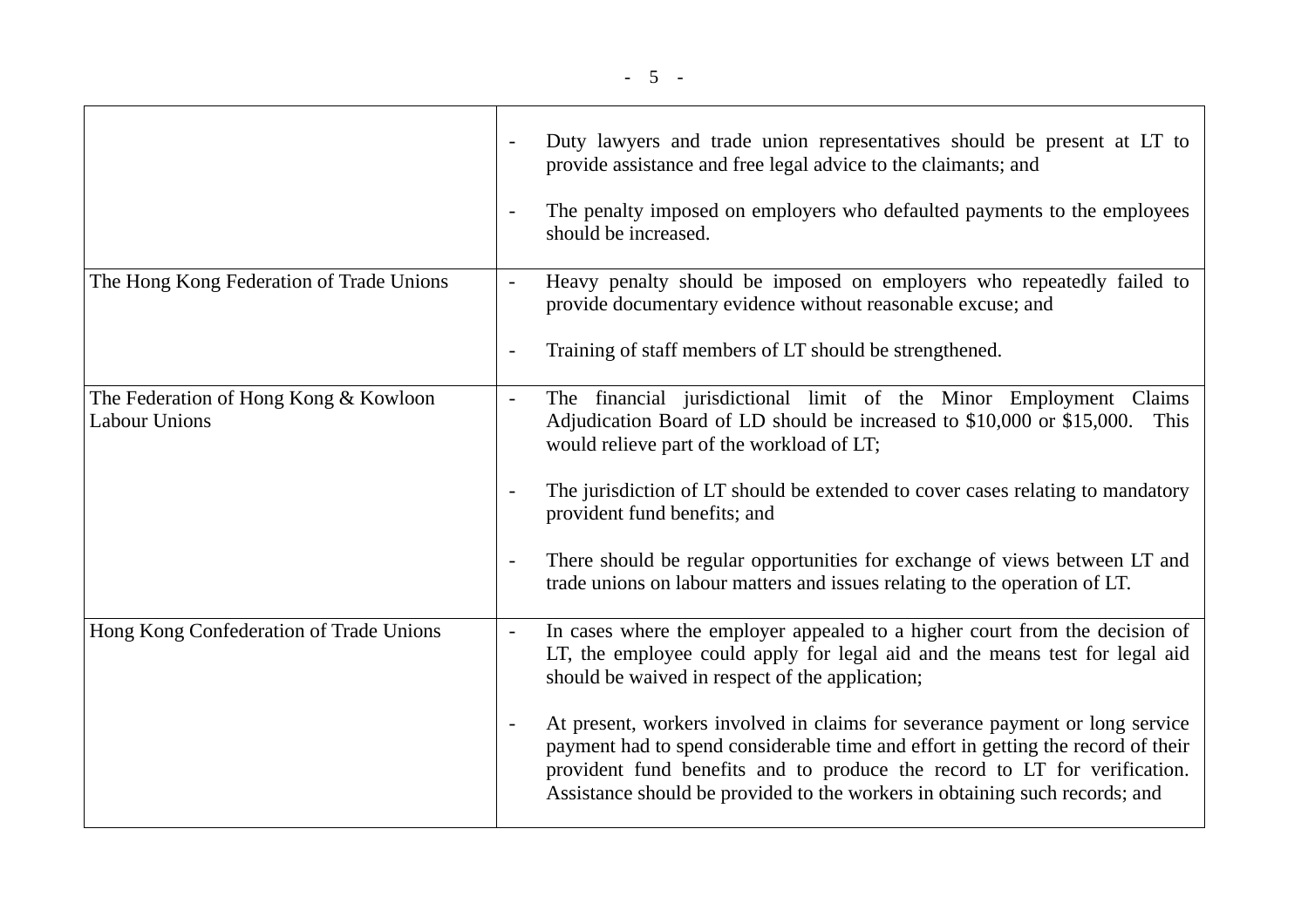|                                           | $\overline{\phantom{0}}$ | Training of POs and TOs should be strengthened.                                                                          |
|-------------------------------------------|--------------------------|--------------------------------------------------------------------------------------------------------------------------|
| Neighbourhood and Worker's Service Centre | $\overline{\phantom{a}}$ | Witnesses should not be allowed to stay inside the courtroom to observe the<br>process of proceedings; and               |
|                                           |                          | Enhanced statutory power should be provided to LT to enforce its awards in the<br>event of employers defaulting payment. |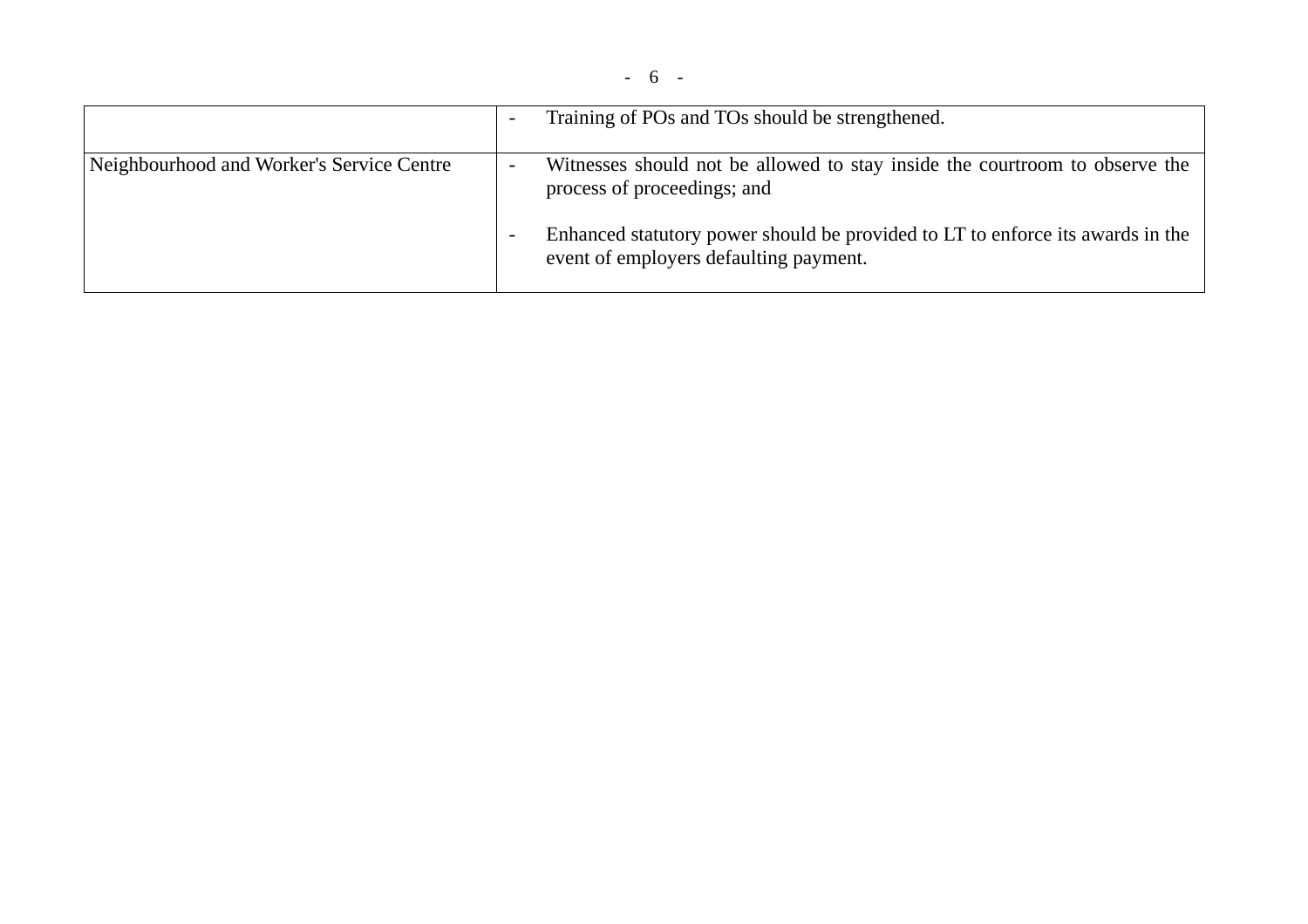# **Appendix II** 立法會 *Legislative Council*

LC Paper No. CB(2)3038/02-03

 (These minutes have been seen by the Administration)

Ref : CB2/PL/AJLS+MP

# **Panels on Administration of Justice and Legal Services and Manpower**

**Minutes of joint meeting held on Thursday, 19 June 2003 at 10:45 am in the Chamber of the Legislative Council Building** 

| <b>Members</b>           |   | Members of Panel on Administration of Justice and Legal Services |
|--------------------------|---|------------------------------------------------------------------|
| present                  |   |                                                                  |
|                          |   | Hon Margaret NG (Chairman)                                       |
|                          |   | Hon Jasper TSANG Yok-sing, GBS, JP (Deputy Chairman)             |
|                          |   | Hon Martin LEE Chu-ming, SC, JP                                  |
|                          |   | Hon CHAN Kam-lam, JP                                             |
|                          | ∗ | Hon Ambrose LAU Hon-chuen, GBS, JP                               |
|                          |   | Hon Emily LAU Wai-hing, JP                                       |
|                          |   | Hon Audrey EU Yuet-mee, SC, JP                                   |
|                          |   | Members of Panel on Manpower                                     |
|                          |   | Hon LAU Chin-shek, JP (Chairman)                                 |
|                          |   | Hon CHAN Kwok-keung (Deputy Chairman)                            |
|                          |   | Hon Kenneth TING Woo-shou, JP                                    |
|                          |   | Hon LEE Cheuk-yan                                                |
|                          |   | Hon CHEUNG Man-kwong                                             |
|                          |   | Hon LEUNG Yiu-chung                                              |
|                          |   | Hon Andrew CHENG Kar-foo                                         |
|                          |   | Hon LI Fung-ying, JP                                             |
|                          |   | Hon Tommy CHEUNG Yu-yan, JP                                      |
|                          |   | Hon LEUNG Fu-wah, MH, JP                                         |
| <b>Members</b><br>absent |   | Members of Panel on Administration of Justice and Legal Services |
|                          |   | Hon Albert HO Chun-yan                                           |
|                          |   | Hon James TO Kun-sun                                             |
|                          |   | Hon Miriam LAU Kin-yee, JP                                       |
|                          |   | Hon TAM Yiu-chung, GBS, JP                                       |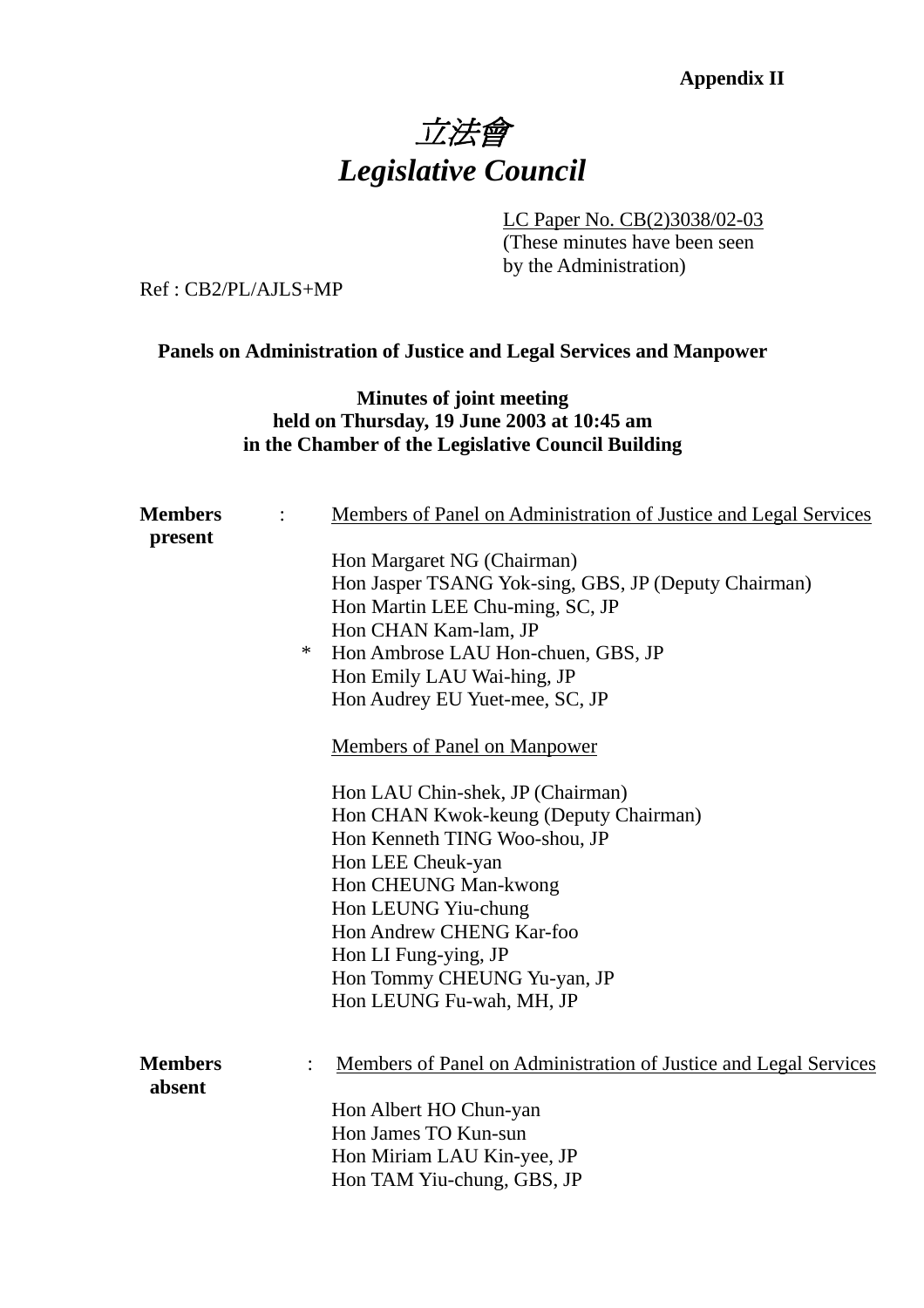# Members of Panel on Manpower

Hon Cyd HO Sau-lan Dr Hon LUI Ming-wah, JP Hon CHAN Yuen-han, JP Hon YEUNG Yiu-chung, BBS Hon SZETO Wah Hon Michael MAK Kwok-fung Hon Frederick FUNG Kin-kee

\* Also a member of Panel on Manpower

| <b>Public Officers :</b><br>attending |                      | <b>Item III</b>                                                                                    |
|---------------------------------------|----------------------|----------------------------------------------------------------------------------------------------|
|                                       |                      | <b>Economic Development and Labour Bureau</b>                                                      |
|                                       |                      | Mr Matthew CHEUNG Kin-chung<br>Permanent Secretary for Economic Development and<br>Labour (Labour) |
|                                       |                      | <b>Labour Department</b>                                                                           |
|                                       |                      | Mrs Jennie CHOR<br><b>Assistant Commissioner for Labour (Labour Relations)</b>                     |
|                                       |                      | Miss Bertha CHENG<br>Senior Labour Officer                                                         |
|                                       |                      | Judiciary                                                                                          |
|                                       |                      | Mr Wilfred TSUI<br>Judiciary Administrator                                                         |
|                                       |                      | Mr Augustine L S CHENG<br>Deputy Judiciary Administrator (Operations)                              |
|                                       |                      | Mr LAM Chui-kok<br>Acting Registrar, Labour Tribunal                                               |
| <b>Attendance by</b><br>invitation    | $\ddot{\phantom{1}}$ | Federation of Hong Kong Industries                                                                 |
|                                       |                      | Mr Clement CHEN<br><b>General Committee Member</b>                                                 |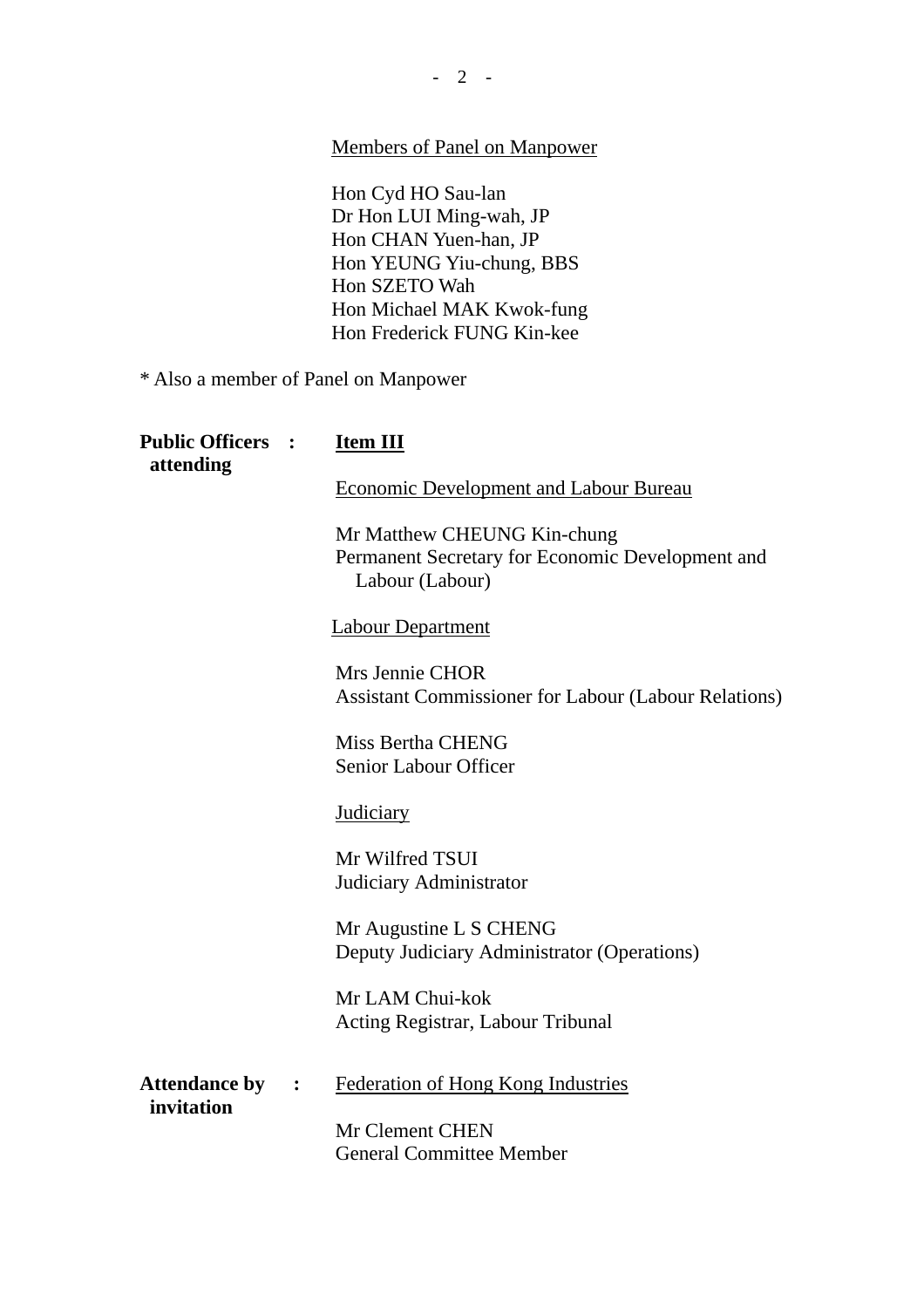# Mr Roger TAM Senior Administrative Officer

| <b>Clerk</b> in<br>attendance | Mrs Percy MA<br>Chief Assistant Secretary (2)3 |
|-------------------------------|------------------------------------------------|
| <b>Staff</b> in<br>attendance | Mr Paul WOO<br>Senior Assistant Secretary (2)3 |

#### Action

### **I. Election of Chairman**

Miss Margaret NG was elected Chairman of the joint meeting.

### **II. Confirmation of minutes of meeting**  (LC Paper No. CB(2)2533/02-03)

2. The minutes of the joint meeting held on 6 May 2003 were confirmed.

### **III. Operation of the Labour Tribunal**

(LC Paper Nos. CB(2)2527/02-03(01) - (02); 2533/02-03;  $2622/02-03(01) - (02)$ 

3. The Chairman provided an article on "Employment Tribunals Services" in the United Kingdom for members' information (tabled at the meeting and subsequently circulated to members vide LC Paper No. CB(2)2622/02-03(01)).

#### Consultation with employers' associations

4. The Chairman said that after receiving views from five employees' organizations on the operation of the Labour Tribunal (LT) at the joint meeting on 6 May 2003, the Panels agreed that major employers' associations should also be invited to submit or present views on the subject matter. In response to the invitation, the Federation of Hong Kong Industries (FHKI) had agreed to attend this meeting to make an oral representation on its written submission.

5. Mr Tommy CHEUNG asked whether employers' associations in the catering sector had been invited to give views. In response to the Chairman, the Clerk replied that in accordance with the practice of the Panel on Manpower, the following employers' associations had been invited to submit or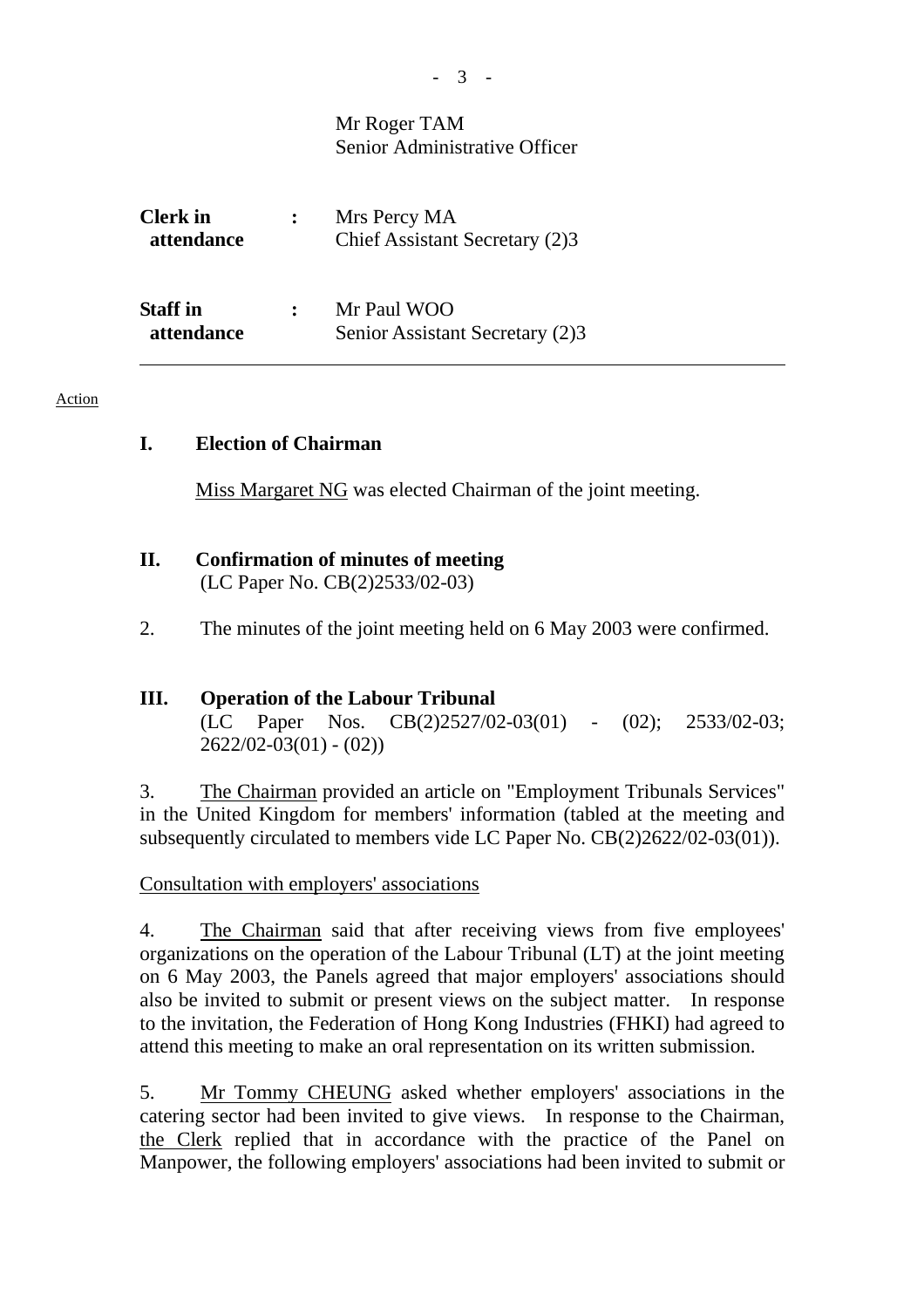present views to the Panels on the subject matter-

- (a) The Chinese General Chamber of Commerce;
- (b) The Chinese Manufacturers' Association of Hong Kong;
- (c) Federation of Hong Kong Industries; and
- (d) The Hong Kong General Chamber of Commerce.

The Clerk further said that in LC Paper No. CB(2)2094/02-03 issued to members of the Panels on 15 May 2003, members had been invited to note the four organizations which had been invited to submit or present views to the Panels and to suggest other organizations to be invited to give views on the subject matter. However, she had received no suggestions from members by the specified deadline. The Chairman said that should members wish to propose specific organizations to be invited to give views on the matter, they could inform the Secretariat so that arrangements could be made. She added that depending on the purpose and scale of a consultation exercise, a notice could be posted on the website of the Council to invite public views.

6. Mr Tommy CHEUNG said that a large number of labour disputes and employment-related claims involved employers and employees in the catering sector. He informed members that he would conduct an opinion survey among operators in the catering sector on the operation of LT and provide the outcome of the survey for the Panels' consideration.

 (*Post-meeting note* : A letter dated 21 July 2003 from Mr Tommy CHEUNG to the Chairman of the joint meeting providing the findings of the survey conducted was circulated to members vide LC Paper No. CB(2)2886/02-03(01) on 23 July 2003)

Views of FHKI (LC Paper No. CB(2)2527/02-03(02))

7. At the invitation of the Chairman, Mr Clement CHEN introduced the submission from FHKI, which set out the findings of a survey conducted by FHKI in early June 2003 on the operation of LT. The major findings of the survey were highlighted as follows -

- (a) of the 38 responding companies of FHKI which had experience in attending LT hearings, only 16 (42%) were satisfied with the overall operation of LT;
- (b) 14 (36.8%) of the respondents considered that the waiting time between registration of a case and hearing was too long. 23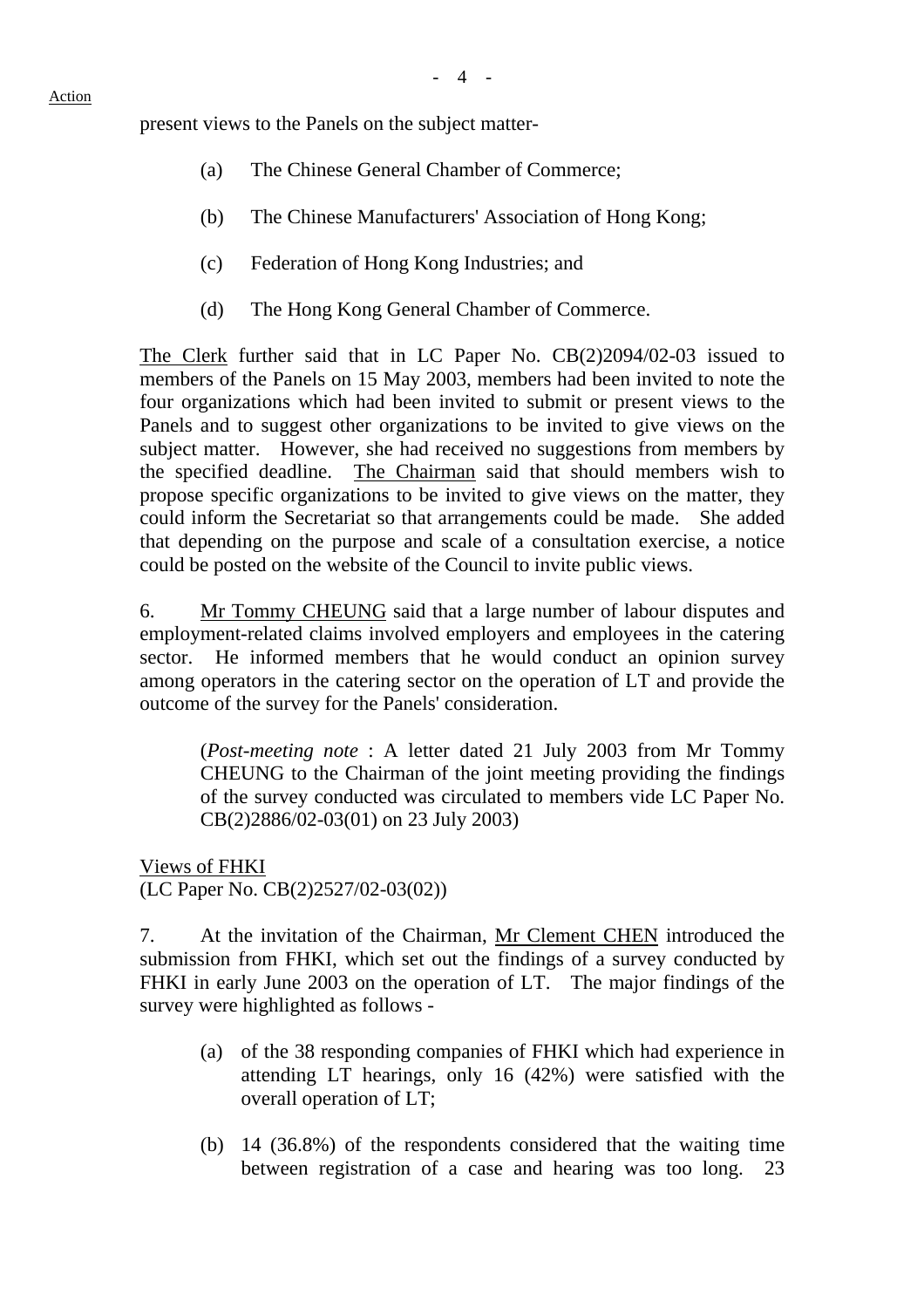$-5 -$ 

(60.5%) considered the hearing too cumbersome and time consuming. Adjournment and re-scheduling of cases had caused delay in the disposal of the cases;

- (c) another 23 respondents (60.5%) considered that the Presiding Officers (POs) and Tribunal Officers (TOs) did not handle the cases in an impartial manner. They appeared to be biased in favour of the employees; and
- (d) the responding companies also made a number of suggestions on how the operation of LT could be improved or enhanced. These included reducing the workload of TOs to enable them to investigate each case thoroughly and provide proper advice to the parties, and assigning specific time slots for the parties to report to LT.

# Conciliation service provided by the Labour Department in resolving disputes (LC Paper No. CB(2)2527/02-03(01))

8. At the invitation of the Chairman, Permanent Secretary for Economic Development and Labour (Labour) (PS for (EDL)(L)) briefed members on the paper prepared by the Labour Department (LD) which explained the conciliation service provided by LD and the arrangements for referring unsettled cases to LT.

# Matters arising from the joint meeting on 6 May 2003

9. Judiciary Administrator (JA) and PS for (EDL)(L) gave responses to the following issues raised at the meeting on 6 May 2003 -

*Waiting times* 

- (a) the Judiciary Administration had compiled a "Breakdown for cases of LT concluded with callover dates from 1 January 2002 to 31 December 2002" (tabled at the meeting and subsequently issued vide LC Paper No. CB(2)2622/02-03(02)). The breakdown showed the number of cases concluded within a period from one month to 16 months from the callover dates, the average number of hearings held, and the average time (in days) required for such cases to be concluded. Of the 9558 cases concluded, 6823 cases (71.3%) were concluded within one month;
- (b) in the three years from 2000 to 2002, the case of the longest duration took a total of 724 days to be concluded;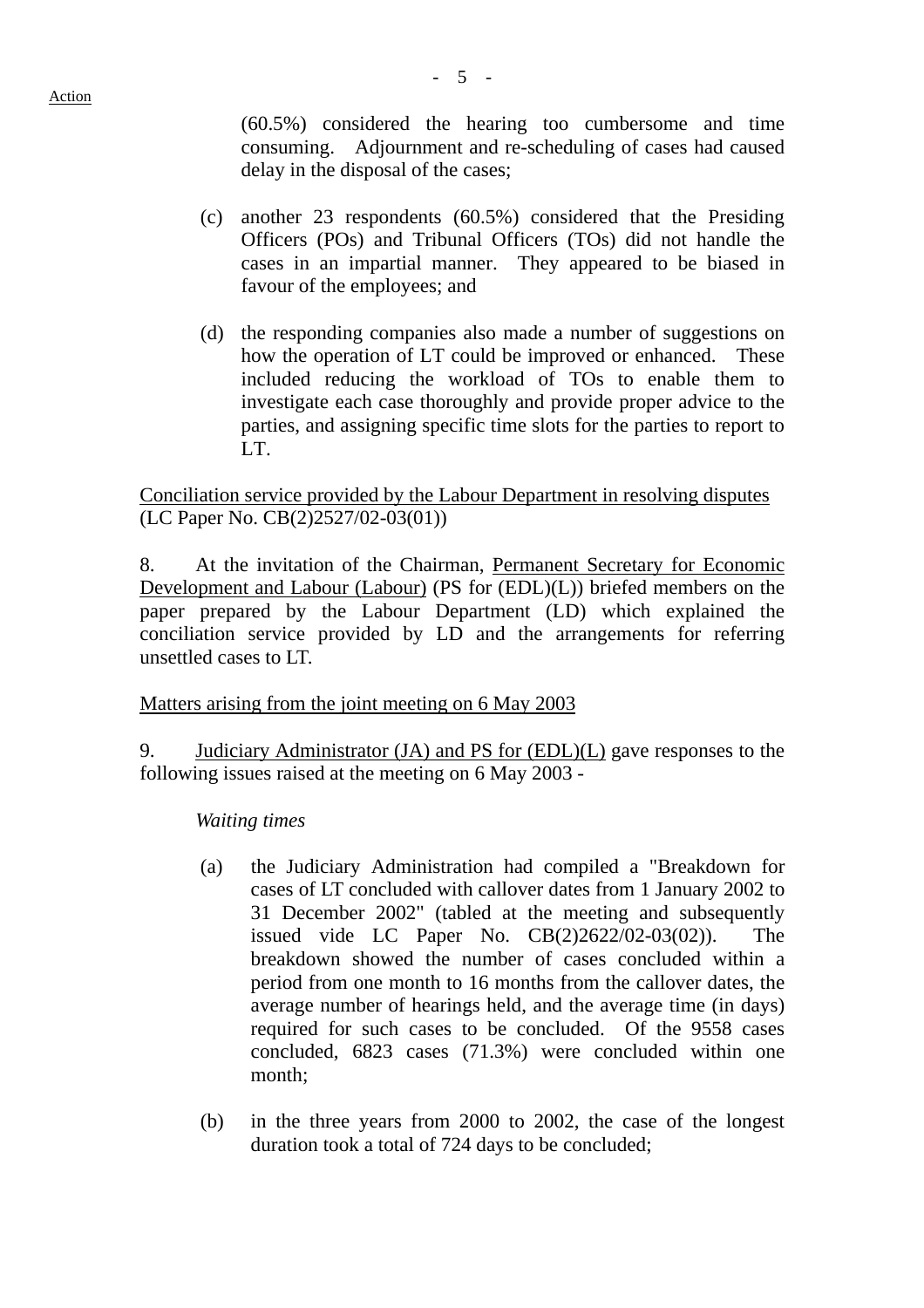#### *Arrangements for callover hearings*

(c) the Judiciary Administration would consider arranging two different time slots, i.e. one in the morning and the other in the afternoon, for parties to attend callover hearings in LT so as to reduce inconvenience caused to the parties;

# *Standardization of forms and transmission of information between LD and LT*

 (d) discussions were taking place between the Judiciary and LD on means to improve transmission of information between LD and LT to avoid duplicated efforts of the parties in providing the information. For instance, consideration was being given to combine certain existing forms for use by both LD and LT;

#### *Night courts*

 (e) the Judiciary remained of the view that night courts were not a cost-effective means for resolving claims because a night sitting could only last for two to three hours which, in most cases, was not sufficient for a case to be concluded. To improve the capacity of LT for handling the caseload, the Judiciary would look at the possibility of providing additional resources to the day courts;

#### *Safeguard against witnesses collaborating in giving evidence*

 (f) the Judiciary agreed that to avoid the possibility of collaboration in giving evidence, witnesses should not stay in the courtroom unless with the permission of the judge. The judge would give the necessary directives at appropriate juncture during the proceedings; and

#### *Capping the maximum limit of costs payable by the employees*

 (g) the Administration would examine the proposal to set a maximum limit of costs payable by the employees in the light of policy. The Administration would revert on its position on the proposal in due course.

#### Issues raised by members

#### *Waiting times*

10. Ms LI Fung-ying said that the dissatisfaction expressed by deputations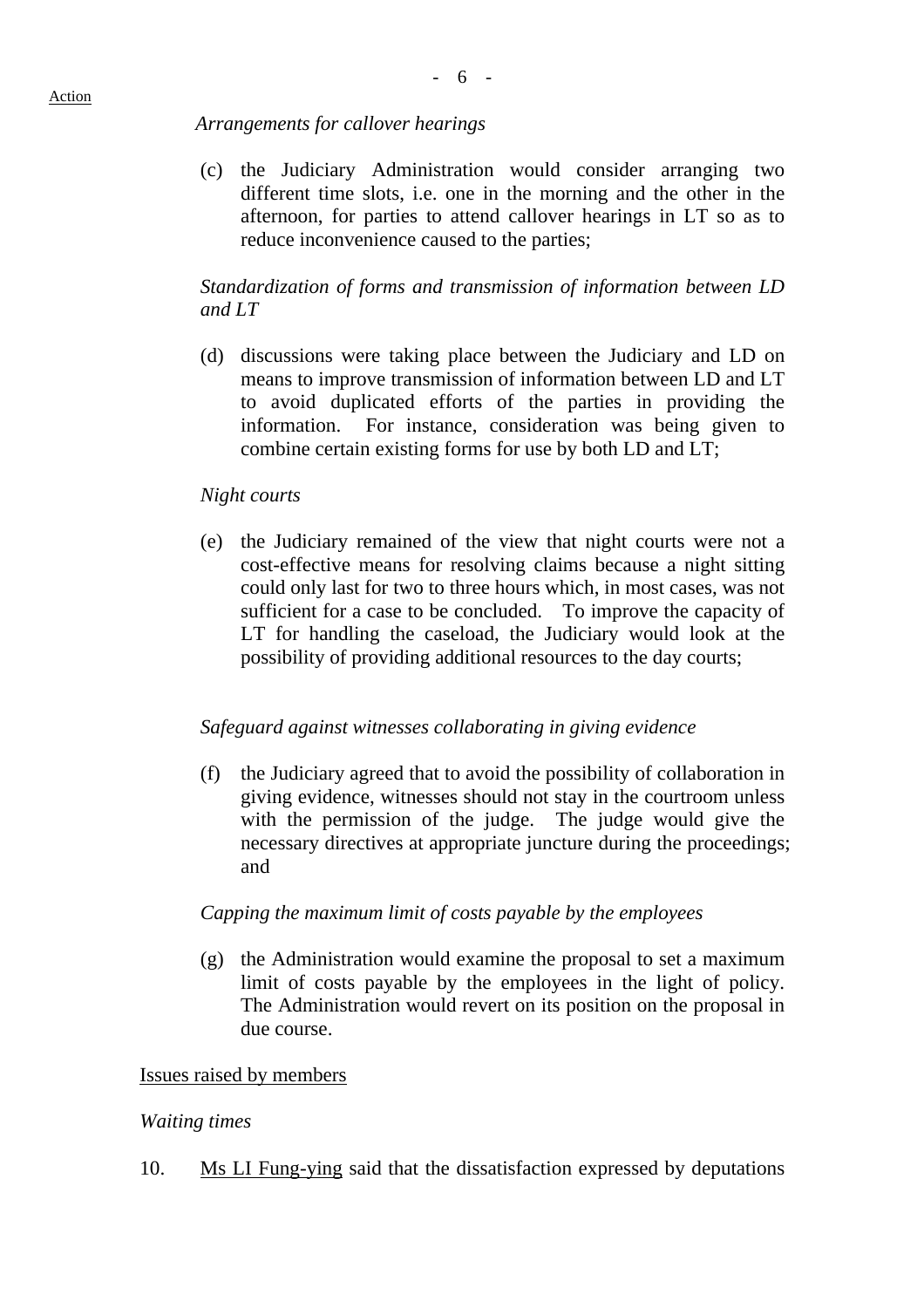representing both employees and employers about the long waiting times for cases to be settled at LT reflected that this was a genuine problem which should be addressed. Mr LEE Cheuk-yan said that the long waiting times had deterred many claimants from pursuing their cases in LT. Mr LEUNG Yiu-chung pointed out that employees who got a new job after filing their claims against their former employers could not afford to take leave from work to go through the cumbersome procedures of LT to pursue their claims. The consequence was that they would be forced to drop their claims or accept a settlement on terms which fell short of their legal entitlements.

11. Referring to the breakdown provided by the Judiciary Administration on cases concluded within different periods from the callover dates (paragraph 9(a) above refers) , Mr LEE Cheuk-yan said that cases concluded within one month (amounting to 70% of the total) were cases settled through conciliation conducted by POs or TOs. For cases which eventually proceeded to trial, the time taken would be considerably longer.

12. JA responded that the target to shorten the waiting times for court users was a common aim for the different levels of courts. The situation had in fact improved significantly since 1999. For the 12 000 cases filed with LT in 2002, the average duration of time from appointment to filing of case was 12 days, while that from filing of case to callover hearing was 24 days. Hence, for the relatively simple cases which were completed at the stage of callover hearing, the average period of waiting time was 36 days. For cases proceeded then directly to trial, which took an average of another 32 days, the total waiting time was 68 days. For the more complicated cases which need to go through a pre-trial mention before proceeding to trial, the average total waiting time was 128 days. The overall average period for completion of cases was 56 days.

13. On the suggestion that a timeframe should be set for a case to be concluded, JA said that it was not proper to impose such a restriction which would unduly limit the ability of LT in administering justice.He added that the time required for cases to be disposed of would depend on the complexity of the cases and in no way reflect the efficiency of LT.

14. Ms Emily LAU said that more resources should be provided for enhancing the operation of LT so that cases could be resolved more expeditiously. JA replied that the Judiciary would allocate resources according to set priorities, and it had accorded priority to improving the services provided by LT. He informed members that since 1999, the number of day courts in LT was increased from 10 to 13, and the number of TOs was increased from 29 to 38.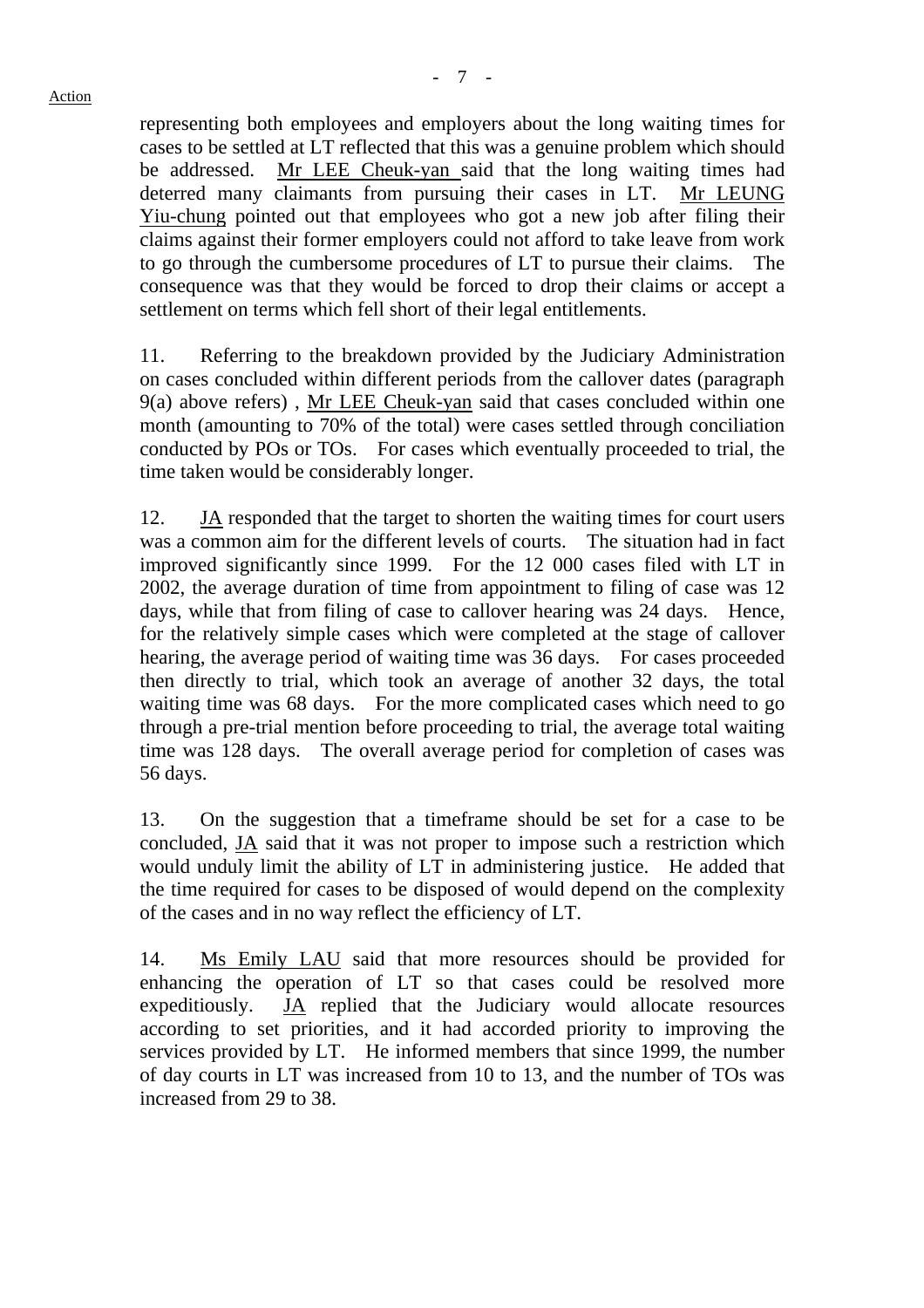15. PS for (EDL)(L) added that the Administration and the Judiciary would jointly consider measures to improve and simplify the existing process for resolving labour disputes and claims.

16. On the question of expediting the proceedings of LT, the Chairman suggested that reference could be made to the Pilot Scheme for the Reform of Ancillary Procedures in Matrimonial Proceedings which aimed to improve efficiency of the existing ancillary relief proceedings.

### *Conciliation undertaken by LD and LT*

17. Ms LI Fung-ying and Mr LEUNG Fu-wah considered that for cases referred from LD to LT, it was not necessary for POs and TOs of LT to try to resolve the claims through conciliation, since conciliation officers of the Labour Relations Division (LRD) of LD had already attempted conciliation but failed to bring about a mutually acceptable settlement for both parties. Conciliation officers of LRD should also have explained to both parties the relevant provisions of the Employment Ordinance and the rights and obligations under the Ordinance, and analysed the crux of the dispute in question. Ms LI and Mr LEUNG opined that as the purpose of setting up LT was to provide an expeditious, cheap and simple way for the settlement of disputes and claims, LT should not duplicate the conciliation efforts of LRD but confine itself to adjudication so as to achieve a speedy settlement of the claims. This would be to the benefit of the parties concerned.

18. JA explained that LT had a statutory duty to conduct conciliation prior to hearing a claim. This statutory role was stipulated under section 15(1) of the Labour Tribunal Ordinance which stipulated that LT should not hear a claim until a certificate in the prescribed form signed by a TO or an authorized officer (i.e. the LRD's conciliation officer) was filed or produced. Whether the existing role of LT should be changed was a matter of policy consideration for the Administration.

19. In reply to the Chairman's enquiry about the success rate of the conciliation service offered by LRD,  $PS$  for  $(EDL)(L)$  advised that the settlement rates for 2000, 2001 and 2002 were 61.8%, 64% and 63.2% respectively, while that for the first five months of 2003 was 64.5%. He added that the unsettled cases were referred either to the Minor Employment Claims Adjudication Board (MECAB) or LT. The ratio of cases referred to MECAB/LT was about 1:5.

20. JA informed members that of the 12 000 cases handled by LT in 2002, 1 364 were settled by TOs through mediation, while 5 192 cases were settled by POs during the hearings.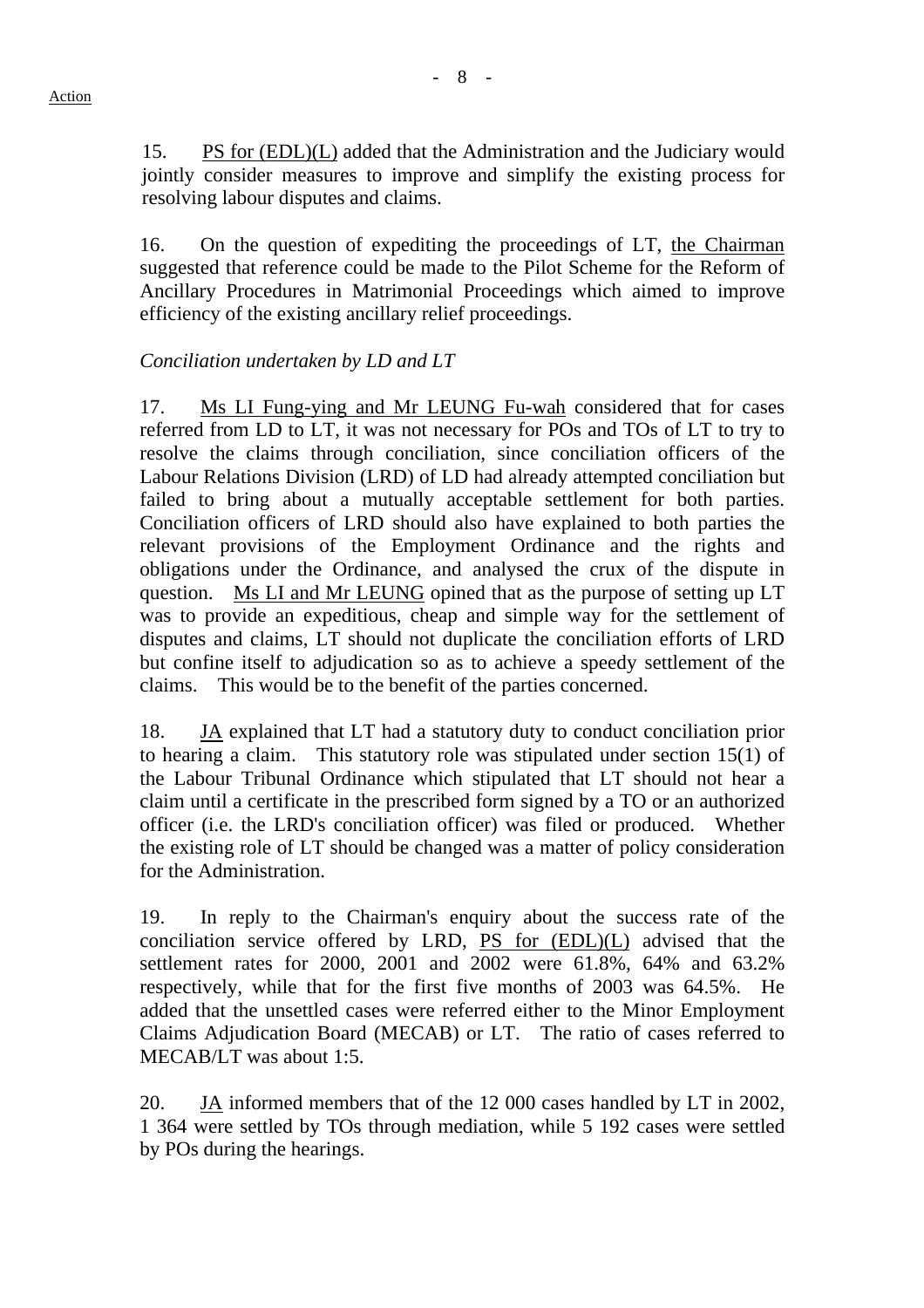# *Callover hearings and pre-trial mentions*

21. Mr LEE Cheuk-yan expressed the view that callover hearings and pre-trial mentions prolonged the length of the trial proceedings and could be dispensed with.

22. JA said that LT performed the function of an investigative tribunal. For more complicated cases, PO would set the matter down for pre-trail mention for the purpose of examining completeness of the evidence or availability of documents to decide whether the case was ready to proceed to trial. For more complicated cases, PO would set the matter down for pre-trial mention for the purpose of examining completeness of the evidence or availability of documents to decide whether the case was ready to proceed to trial. As evidential and documentary matters were examined and sorted out during a pre-trial mention, the trial proceedings could be expedited.

23. Acting Registrar, Labour Tribunal supplemented that with the increased complexity of the cases, the parties might not have been giving the TOs all the relevant documents and evidence before the callover hearing. Some parties might also be uncooperative and refuse to produce the relevant information or evidence until the callover hearing. Moreover, some parties might raise new issues or claims at the callover hearing. Under such circumstances, it would be necessary for the PO to deal with such matters in pre-trial mention before the case was set down for trial.

24. Mr LEE Cheuk-yan opined that callover hearings and pre-trial mentions were time-consuming and should not become a normal practice for handling claims. He said that a major proportion of the cases were not complicated, as indicated by the fact that more than half of the cases in 2002 were settled by POs and TOs through conciliation. He considered that the preferred approach was to strengthen the training of TOs so as to enhance their investigative function, thereby reducing the need for callover hearings and pre-trial mentions.

# *Handling of cases by POs and TOs*

25. Referring to the comments expressed by employees' and employers' associations that POs and TOs did not discharge their duties in an impartial manner, JA said that this was far from the truth. He reiterated that LT was obliged by law to operate an informal and inquisitorial procedure with no legal representation allowed. POs and TOs had an important duty to explain the law, the procedure of LT, the issues involved in the dispute, and the possible consequences of continuous litigation to the parties concerned. This might be the reasons behind the misconception that POs and TOs were biased in favour of or against certain parties, or intended to force them to reach settlement.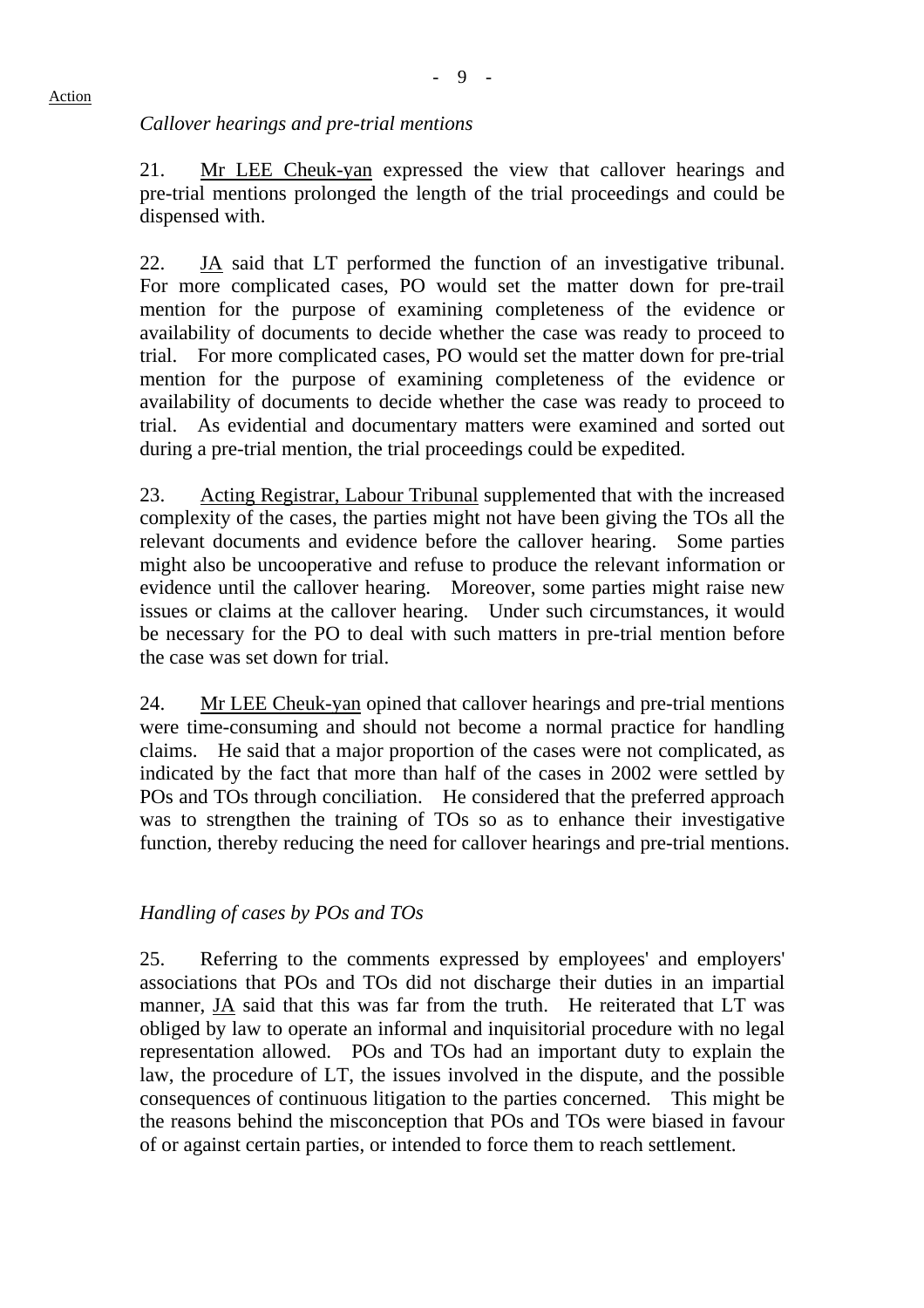26. Mr LEUNG Yiu-chung said that more than half of the cases handled by LT had been disposed of by conciliation. He opined that to address the concern that POs and TOs had pressurized the parties to settle by conciliation, the Judiciary should conduct a study on such cases to analyse the factors accounting for the parties' willingness to settle the claims after the conciliation.

27. Mr Tommy CHEUNG asked whether all the documentary information provided by a party to the TO would be passed to the PO for the latter's consideration if the case proceeded to trial.

28. JA responded that any written information provided to the court formed part of the court's documents and would be kept safely in the relevant case files. He assured members that any documentary information provided to TOs in the course of investigation would be properly handled and made available to POs as the case proceeded to trial.

29. Mr Kenneth TING said that in some cases, the terms of settlement included ex-gratia payment made by an employer which was additional to the employee's entitled benefits under the law. The PO should explain the nature of the different payments awarded, instead of simply stating that an award was made in favour of the employee, in the judgment.

# *Complaints mechanism*

30. Mr Tommy CHEUNG said that he was aware of a case where the PO had suggested to the claimant, whose claims against his employer had been refused, that he could take other courses of action against the employer in pursuing compensation. Mr CHEUNG asked whether such conduct of the PO was appropriate. The Chairman opined that it would not be appropriate for JA to comment on the conduct of judges.

31. Mr Tommy CHEUNG asked what action had been taken by the Judiciary to inform members of the public of the proper channel for lodging complaints against the conduct of POs.

32. JA replied that there was in place a proper mechanism for handling complaints against the conduct of judges and judicial officers. The Judiciary had issued a leaflet in May 2003 which set out the procedure for lodging a complaint against the conduct of a judge and the mechanism for handling such complaints. He said that copies of the leaflet were made available at the various courts, including LT, for the information of the public.

# *Forms and documents used by LD and LT*

33. In response to Mr LEUNG Fu-wah's question on the forms and documents prepared by LD in relation to referring unsettled claims to LT, PS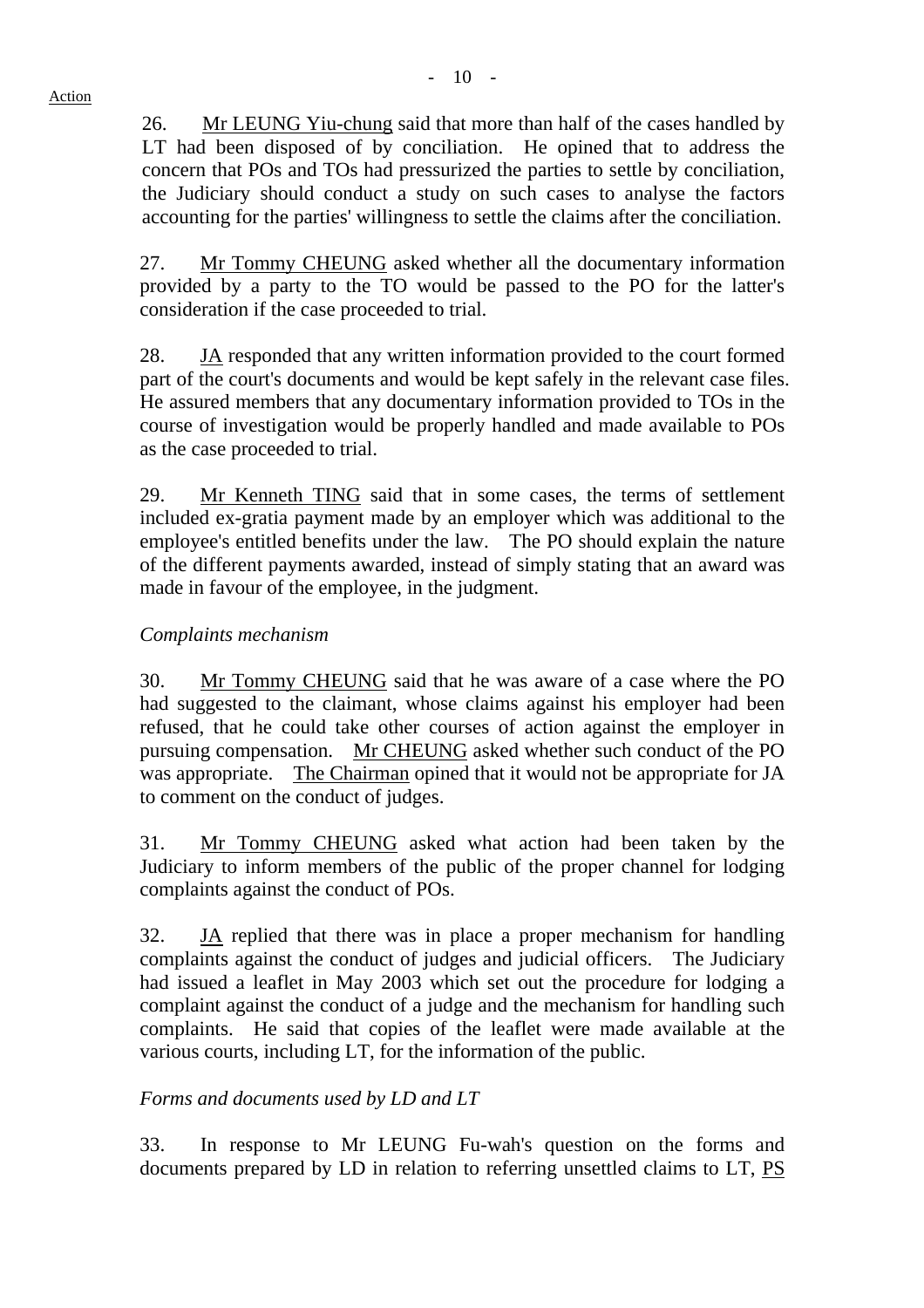JA & Admin

for (EDL)(L) said that such papers included the claim form completed by the claimant when filing his claim at the LRD, the referral memorandum to LT, the relevant LT forms completed by the conciliation officer of LRD, and the documents provided by the parties during the process of conciliation. A list of such documents was set out in paragraph 8 of the paper provided by LD (LC Paper No. CB(2)2527/02-03(01)).

34. PS for (EDL)(L) further said that the administrative process of conciliation conducted by LRD and the judicial process of adjudication by LT were different procedures for resolving labour dispute cases. When the parties failed to reach a settlement after conciliation at LRD, the case could be referred to LT. JA added that as LT had authority to inquire into, hear and determine claims under its jurisdiction, POs and TOs could require the parties to produce any records or documents which they considered to be relevant to the claim in question. Such records or documents might not have been provided to the conciliation officers of LRD.

35. PS for (EDL)(L) and JA said that the Administration and the Judiciary would consider standardizing certain forms for use by both LD and LT and introducing measures to facilitate efficient transmission of information between LD and LT.

*Assistance rendered to employees in insolvencies or default payment cases*

36. Mr Andrew CHENG said that in insolvency cases or cases where the employers had defaulted payment despite an order made by LT, the employees were very often faced with the difficulty of getting their entitled compensation such as arrears of wages and other statutory or contractual benefits, particularly for those employees who failed to meet the eligibility criteria for legal aid. In many cases, the assistance of bailiffs was sought for the seizure of goods and chattels from the employers for the settlement of the judgment debts. In this connection, Mr CHENG enquired about the success rates of bailiffs in executing the relevant court orders.

37. JA replied that the effective rate (i.e. chances of seizure of goods and chattels being sufficient to pay off the judgment debts) was 35% for 2001 (81 cases out of 229), and 50% for 2002 (89 cases out of 179). Mr LAU Chin-shek requested the Judiciary Administration to provide information on the amount of the claims involved in both the successful and unsuccessful cases.

38. Mr Andrew CHENG and Mr LAU Chin-shek said that in most cases, employees without legal aid could not afford the costs of instituting bankruptcy or winding-up petition against the employers. For cases where the value of the goods and chattels seized was insufficient to pay for the claims of the employees, the costs of instituting a petition would mean an additional loss to

JA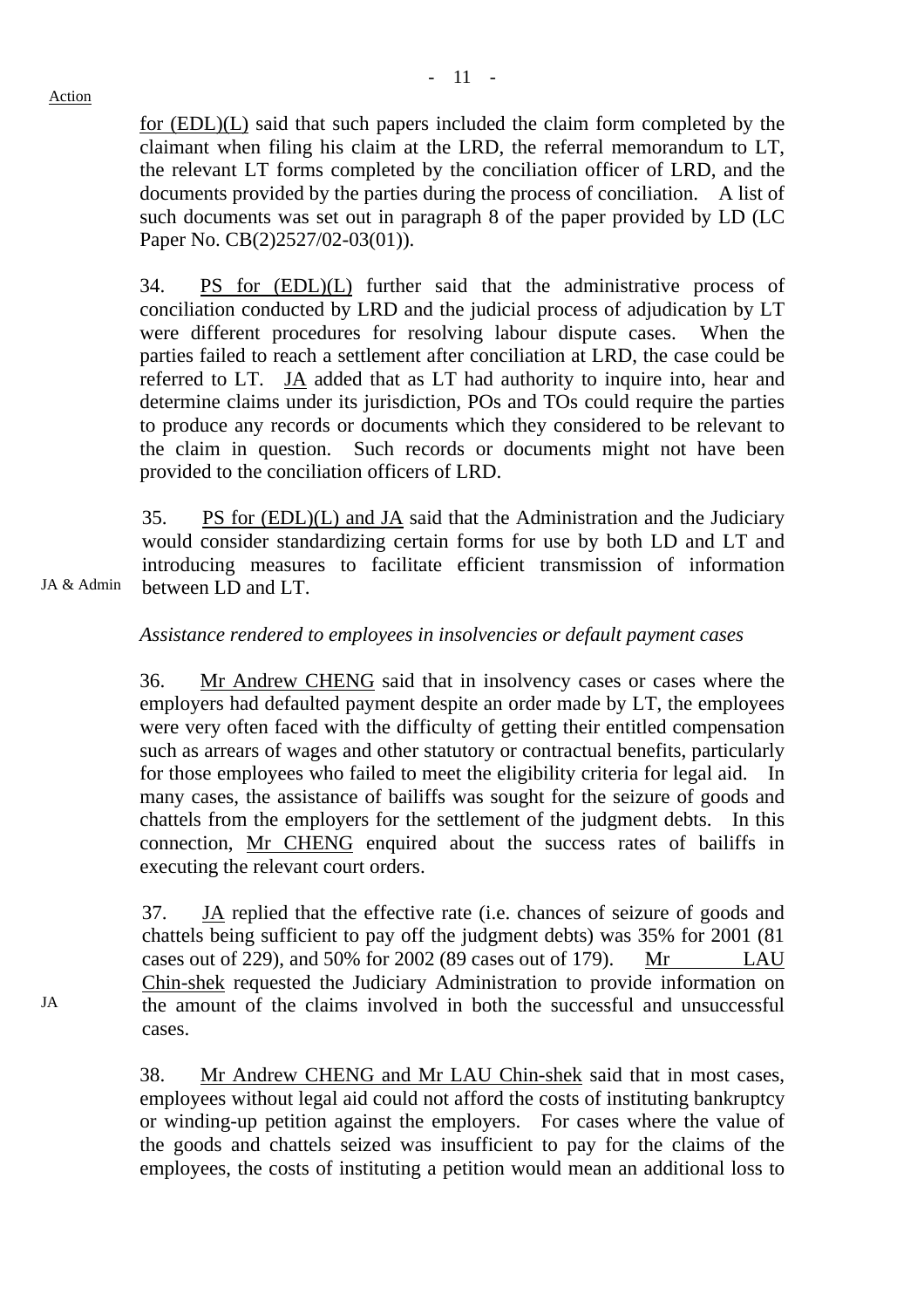the employees. Mr CHENG and Mr LAU opined that new measures, including legislative means, should be implemented to improve the existing mechanism for assisting employees in insolvency cases.

39. Mr LEE Cheuk-yan opined that to provide more efficient assistance to employees in insolvency cases in claiming arrears of wages and other statutory benefits, a one-stop service should be provided by LD in handling such claims. He said that he would propose the issue for follow-up by the Panel on Manpower. The Chairman suggested that the existing role played by the Legal Aid Department in such matters should also be reviewed.

40. PS for (EDL)(L) noted members' views and responded that the issues raised would be looked into in the context of the overall review to be conducted by the Administration and the Judiciary.

# The way forward

41. Members generally shared the view that with the increasing complexity of existing law enforcing employee rights and benefits and the nature of labour disputes as well as the large number of claims, the present mode of operation of LT was inadequate in achieving the intended purpose for which LT was established 30 years ago. The situation warranted a thorough review of the existing dispute resolution system. The need for a review was reinforced by the various concerns expressed by both employees' organizations and employers' associations about the operation of LT.

*Review to be conducted by the Administration and the Judiciary* 

- 42. Members requested the Administration and the Judiciary to
	- (a) consider implementing short-term measures to improve the operation of LT; and
	- (b) conduct an overall review on the practice and procedure of LT and report to the Panels on the result of the review.

43. In connection with paragraph 42(b) above, the Chairman requested the Administration and the Judiciary to provide a response within one week on -

- (a) the anticipated timeframe for completing the review and reporting to the Panels; and
- (b) the scope of the review.

 The Chairman also requested the Administration and the Judiciary to take into consideration the views expressed by members of the Panels and the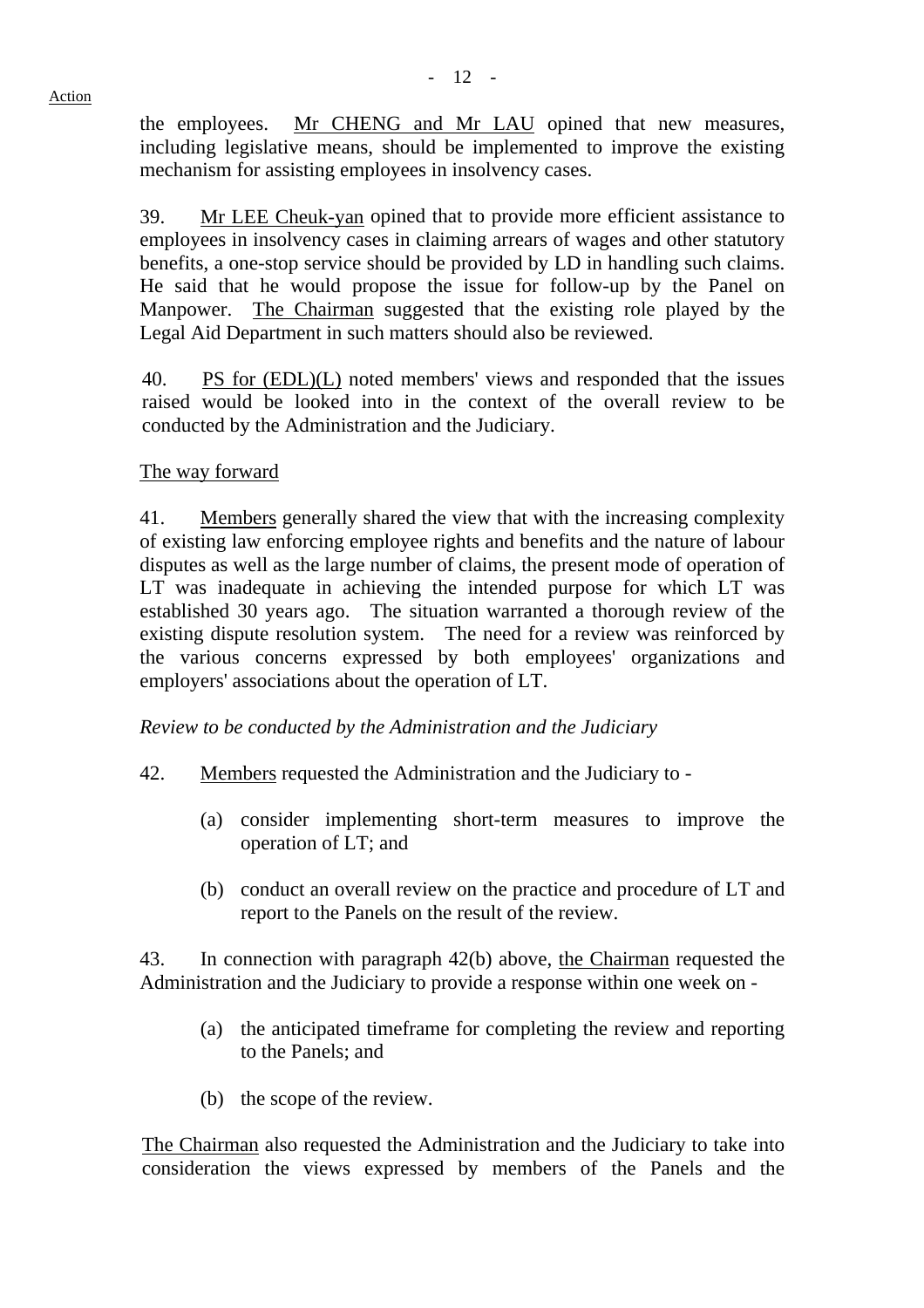Action

JA & Admin deputations in conducting the review.

(*Post-meeting note* - (a) JA replied on 26 June 2003 that the Chief Justice (CJ) had decided to appoint a Working Party to review the operation of LT and to make improvements thereto. The Working Party aimed to submit a report to CJ by the end of 2003, and inform the Panels of the outcome of the review in early 2004. The letter from JA was circulated to members vide LC Paper No. CB(2)2694/02-03(01) on 27 June 2003; and (b) a letter dated 21 August 2003 from JA in response to the issues raised in paragraphs 37 and 42(a) above was circulated to members vide LC Paper No. CB(2)3025/02-03(01) on 28 August 2003.)

# *Research study by the Research and Library Services Division (RLSD)*

44. To facilitate further consideration of the Panels, members agreed to request RLSD of the Legislative Council Secretariat to undertake a research study on the operation of LT in Hong Kong and similar bodies in selected places. The research should feature, in the main, a comparative study of the procedures for handling labour disputes, the efficiency and effectiveness of the dispute resolving mechanism, as well as enforcement of awards and orders. Members agreed that the research should cover Hong Kong, the United Kingdom, Taiwan, Singapore and the Republic of Korea (Korea).

 (*Post-meeting note* - RLSD proposed to replace Korea with New Zealand for inclusion in the research as information on Korea was available mostly in Korean language. Moreover, the New Zealand's Employment Relations Act 2000 provided a new dispute resolution mechanism which settled most of the disputes by way of mediation. The research was expected to be completed in October 2003. A research outline prepared by RLSD was endorsed at a joint meeting of the Panels on 1 August 2003.)

45. The meeting ended at 1:00 pm.

Council Business Division 2 Legislative Council Secretariat 4 September 2003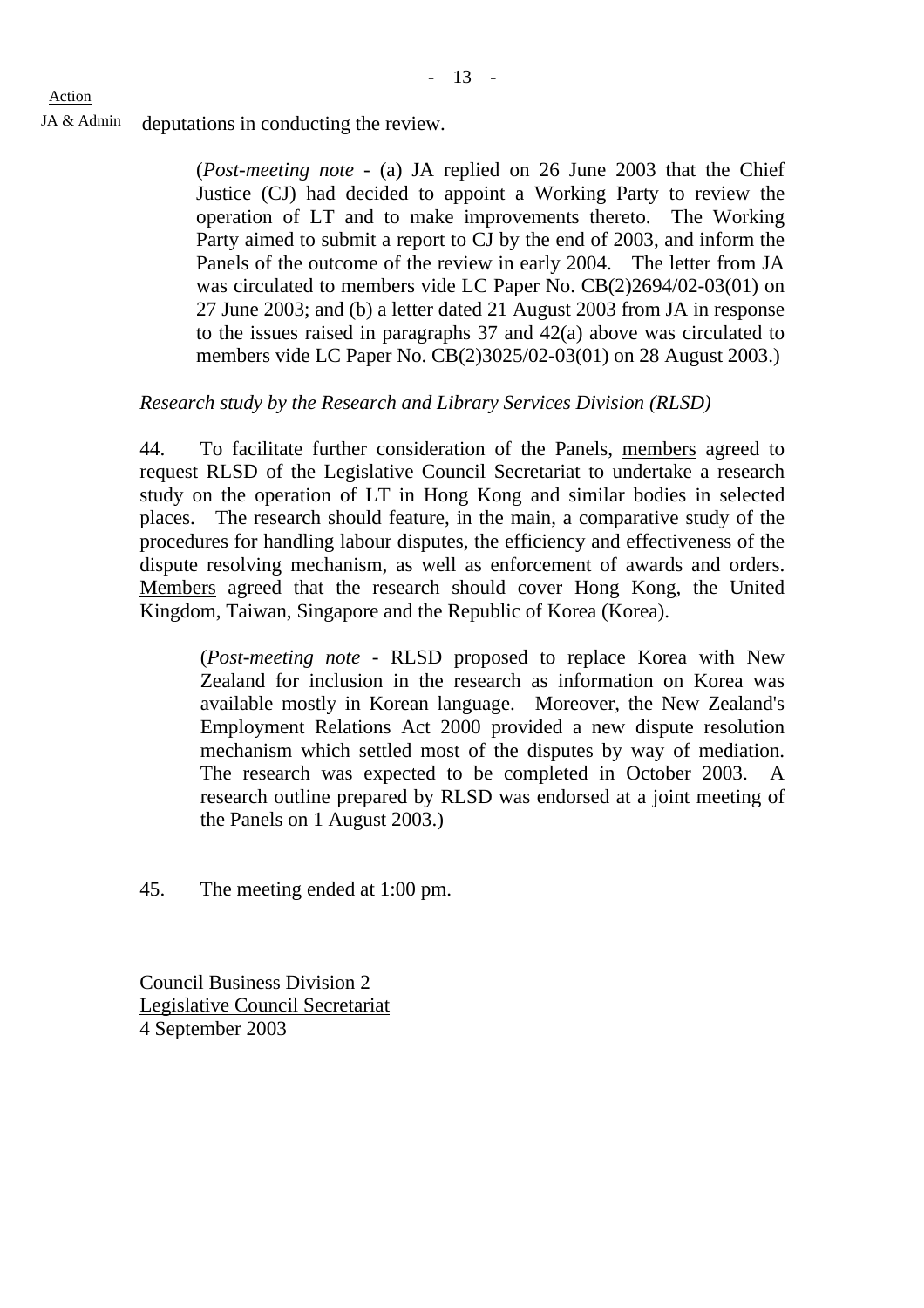# **Appendix III** 立法會 *Legislative Council*

LC Paper No. CB(2)3167/03-04

 (These minutes have been seen by the Administration)

Ref : CB2/PL/AJLS+MP

# **Panels on Administration of Justice and Legal Services and Manpower**

# **Minutes of joint meeting held on Monday, 24 May 2004 at 4:30 pm in Conference Room A of the Legislative Council Building**

| <b>Members</b>           |        | Members of Panel on Administration of Justice and Legal Services |
|--------------------------|--------|------------------------------------------------------------------|
| present                  |        | Hon Margaret NG (Chairman)                                       |
|                          |        | Hon Albert HO Chun-yan                                           |
|                          |        | Hon Martin LEE Chu-ming, SC, JP                                  |
|                          |        | Hon James TO Kun-sun                                             |
|                          |        | Hon CHAN Kam-lam, JP                                             |
|                          |        | Hon Miriam LAU Kin-yee, JP                                       |
|                          | $\ast$ | Hon Ambrose LAU Hon-chuen, GBS, JP                               |
|                          |        |                                                                  |
|                          |        | <b>Members of Panel on Manpower</b>                              |
|                          |        | Hon CHAN Kwok-keung, JP (Deputy Chairman)                        |
|                          |        | Hon LEE Cheuk-yan                                                |
|                          |        | Hon Andrew CHENG Kar-foo                                         |
|                          |        | Hon LEUNG Fu-wah, MH, JP                                         |
|                          | $\ast$ | also a member of Panel on Manpower                               |
| <b>Members</b><br>absent |        | Members of Panel on Administration of Justice and Legal Services |
|                          |        | Hon Jasper TSANG Yok-sing, GBS, JP (Deputy Chairman)             |
|                          |        | Hon Emily LAU Wai-hing, JP                                       |
|                          |        | Hon TAM Yiu-chung, GBS, JP                                       |
|                          |        | Hon Audrey EU Yuet-mee, SC, JP                                   |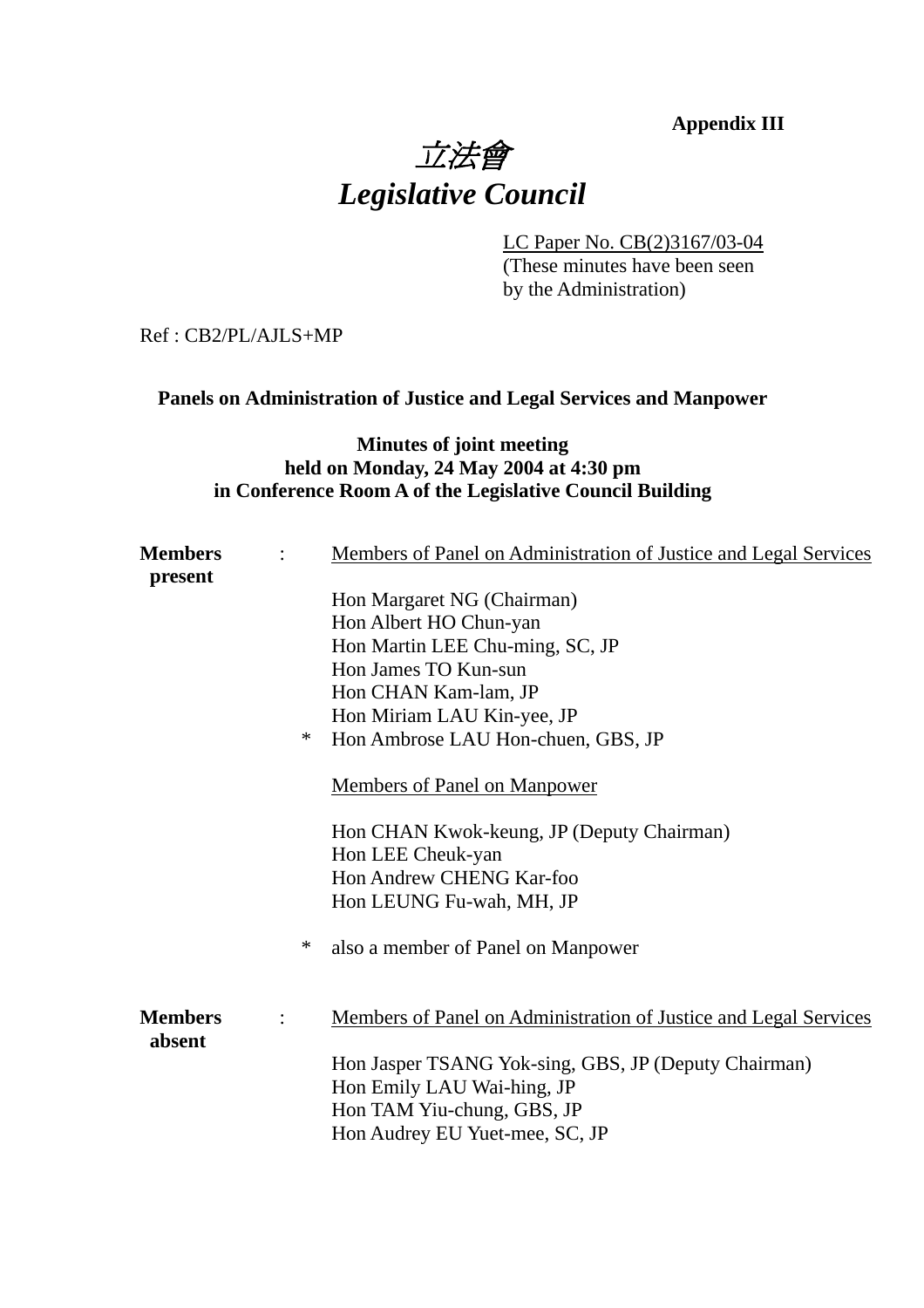Members of Panel on Manpower

Hon LAU Chin-shek, JP (Chairman) Hon Kenneth TING Woo-shou, JP Hon Cyd HO Sau-lan Dr Hon LUI Ming-wah, JP Hon CHAN Yuen-han, JP Hon LEUNG Yiu-chung Hon SZETO Wah Hon LI Fung-ying, JP Hon Tommy CHEUNG Yu-yan, JP Hon Michael MAK Kwok-fung Hon Frederick FUNG Kin-kee

| <b>Public Officers</b><br>attending | $\cdot$ :      | <b>Items II and III</b>                                                                                 |
|-------------------------------------|----------------|---------------------------------------------------------------------------------------------------------|
|                                     |                | The Administration                                                                                      |
|                                     |                | Mr Matthew CHEUNG Kin-chung<br>Permanent Secretary for Economic Development and<br>Labour (Labour)      |
|                                     |                | Mr Alan WONG<br><b>Assistant Commissioner for Labour (Labour Relations)</b><br><b>Labour Department</b> |
|                                     |                | Miss Mabel LI<br>Senior Labour Officer<br><b>Labour Department</b>                                      |
|                                     |                | <b>Judiciary Administration</b>                                                                         |
|                                     |                | Mr Wilfred TSUI<br>Judiciary Administrator                                                              |
|                                     |                | Mr Augustine L S CHENG<br>Deputy Judiciary Administrator (Operations)                                   |
| <b>Clerk</b> in<br>attendance       | $\ddot{\cdot}$ | Mrs Percy MA<br>Chief Council Secretary (2)3                                                            |
| <b>Staff</b> in<br>attendance       | $\ddot{\cdot}$ | Mr Paul WOO<br>Senior Council Secretary (2)3                                                            |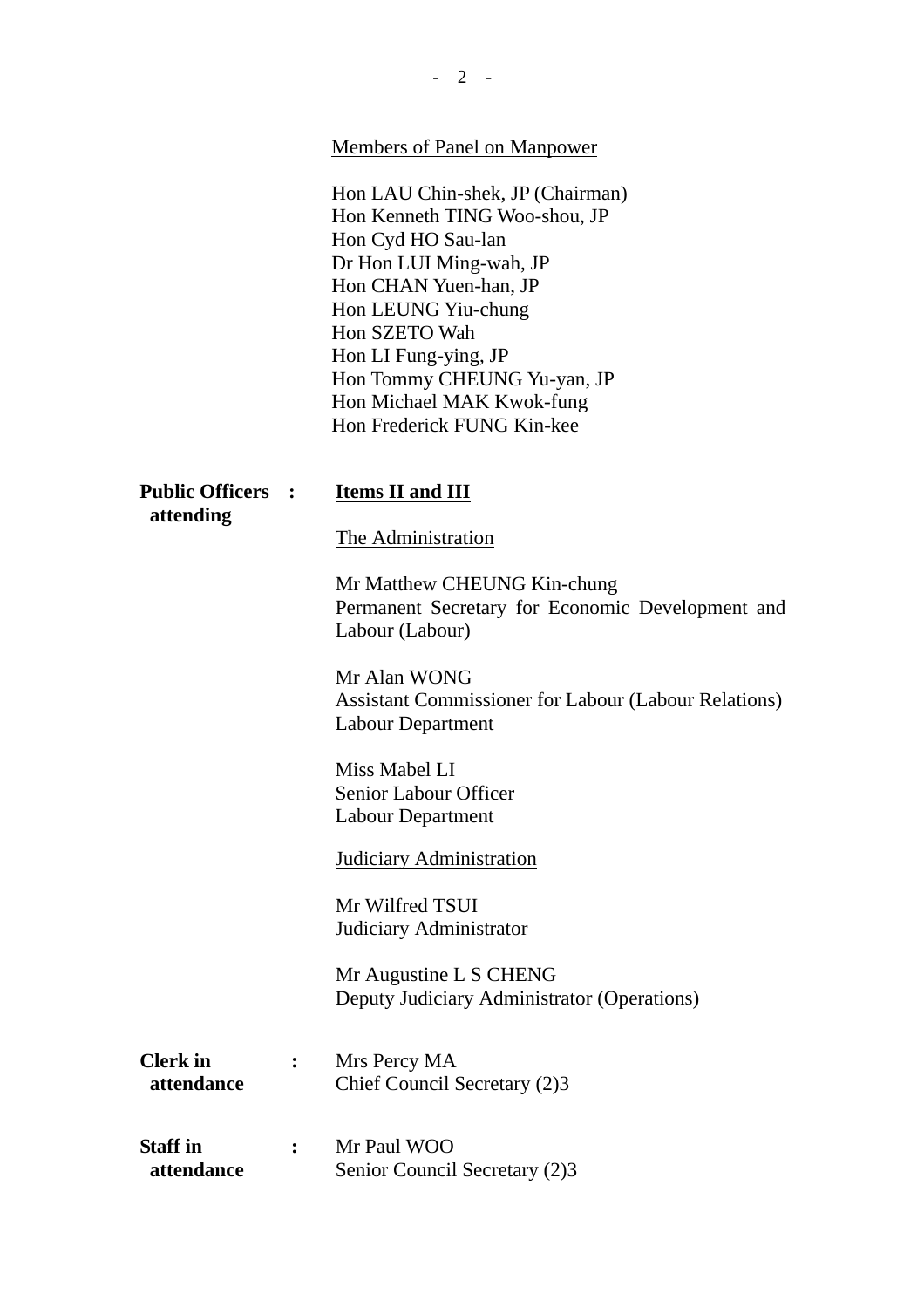# Mr Watson CHAN Head, Research and Library Services Division

 Miss Kitty LAM Research Officer 8

#### Action

l

# **I. Election of Chairman**

Miss Margaret NG was elected Chairman of the joint meeting.

# **II. Research Report on "The Operation of Labour Tribunals and Other Mechanisms for Resolving Labour Disputes in Hong Kong and Selected Places"**  (RP06/03-04)

2. Head, Research and Library Services (H/RL) gave a power-point presentation on the Research Report prepared by the Research and Library Services Division (RLSD), which examined the mechanism for resolving labour disputes in Hong Kong, the United Kingdom (UK), New Zealand and Taiwan. He explained the following major attributes of the systems in the jurisdictions studied -

- (a) conciliation and measures to improve efficiency and effectiveness of the conciliation process;
- (b) hearing of labour disputes, including pre-trial hearings;
- (c) legal aid for labour dispute cases;
- (d) alternative methods for resolving disputes; and
- (e) enforcement of judgments.

3. Permanent Secretary for Economic Development and Labour (Labour) (PS(EDL)(L)) provided the following supplementary information in relation to conciliation undertaken by the Labour Relations Division (LRD) of the Labour Department -

### success rate of conciliation

 (a) as explained in the Research Report prepared by RLSD, the settlement rate (68.5%) in New Zealand in 2002-03 included cases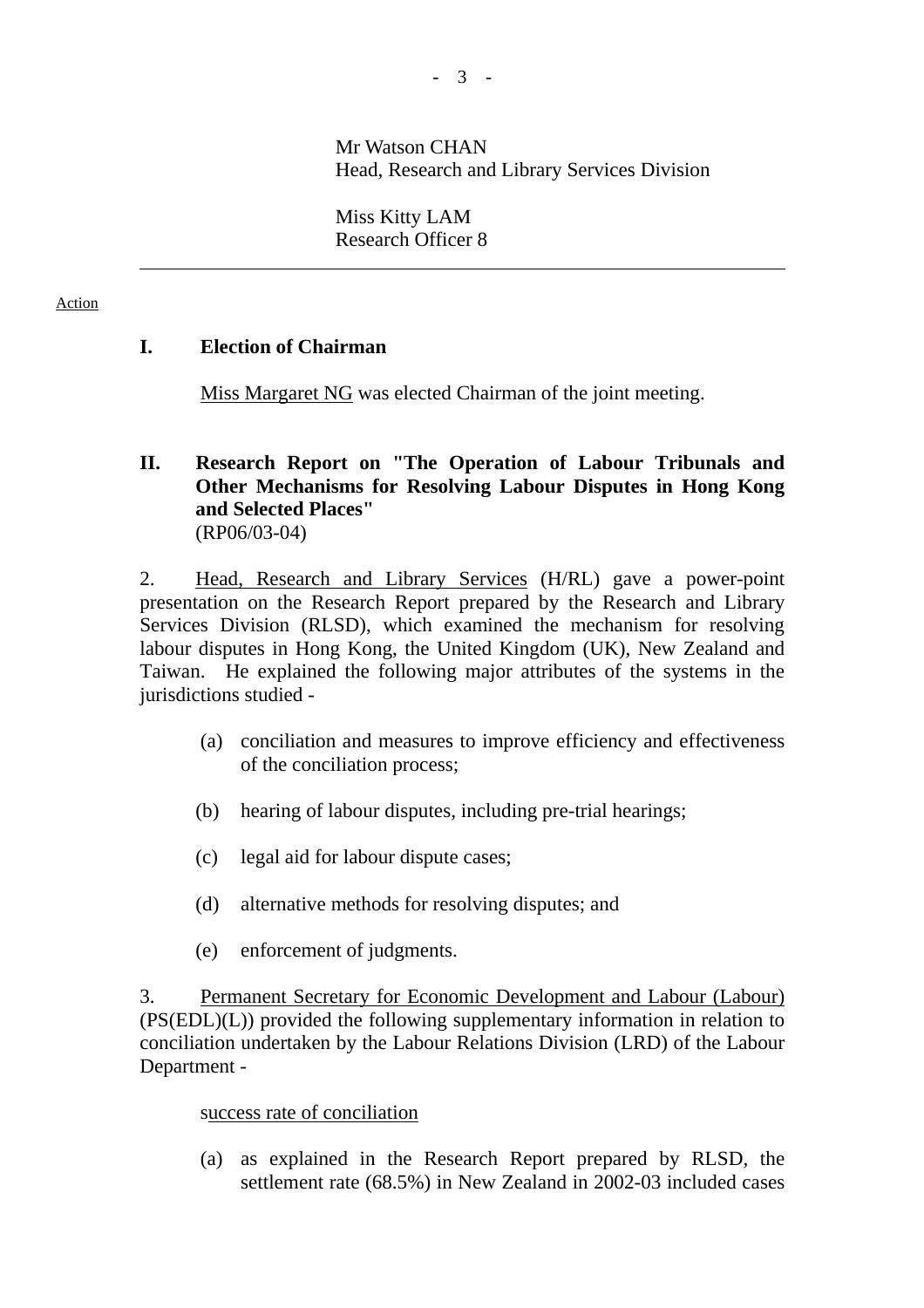which were fully settled (45.4%) through the official mediator, as well as cases which were partially settled, settled by the parties themselves, or decided by the mediator (23.2%). Hong Kong's settlement rate in 2002 (63.2%) only covered cases which were fully settled by LRD. Therefore, if the same definition of settlement rate had been used for comparison, Hong Kong's settlement rate should have been higher than that of New Zealand; and

#### time needed to complete conciliation

 (b) LRD's performance pledge was to arrange a conciliation meeting within five weeks from the date a claim was lodged at LRD. At present, the average waiting time for a conciliation meeting at LRD offices was 3.7 weeks. Most of the cases, including settled cases concluded at LRD and unsettled cases referred to the Labour Tribunal (LT), required only one conciliation meeting.

#### **III. Review on the operation of the Labour Tribunal**

(LC Paper Nos. CB(2)2424/03-04(01) - (02); 1932/02-03(02); 2527/02-03(01) and 3025/02-03(01))

4. PS(EDL)(L) briefed members on the Administration's paper (LC Paper No. CB(2)2424/03-04(01)). The paper explained the measures to improve the mechanism adopted by the Labour Department in referring unsettled cases of labour disputes and claims to LT. It also contained some preliminary comments on the Research Report of RLSD. PS(EDL)(L) drew members' attention to the following major issues highlighted in the paper -

- (a) in 2003, LRD handled a total of 34 116 cases which represented a decrease of 3% over the historic high figure of 35 254 cases in 2002. In the first quarter of 2004, the number was 7 725, a decrease of 8% over the same period in 2003;
- (b) the settlement rate of conciliation at LRD went up from 63.2% in 2002 to 65.1% in 2003, an all-time high after the Asian financial crisis in 1997. The figure rose further to 67.1% in the first quarter of 2004. This had led to reduced number of unsettled cases to LT. In 2003, LRD referred 10 103 unsettled cases to LT, a decrease of 9% over 11 132 in 2002. For the first quarter of 2004, the figure stood at 2 119, representing a decrease of 19% over 2 601 for the same period in 2003 and a decrease of 11% over the figure in the last quarter of 2003; and
- (c) an agreement had been reached between LRD and LT on standardizing the claim form used by claimants. This would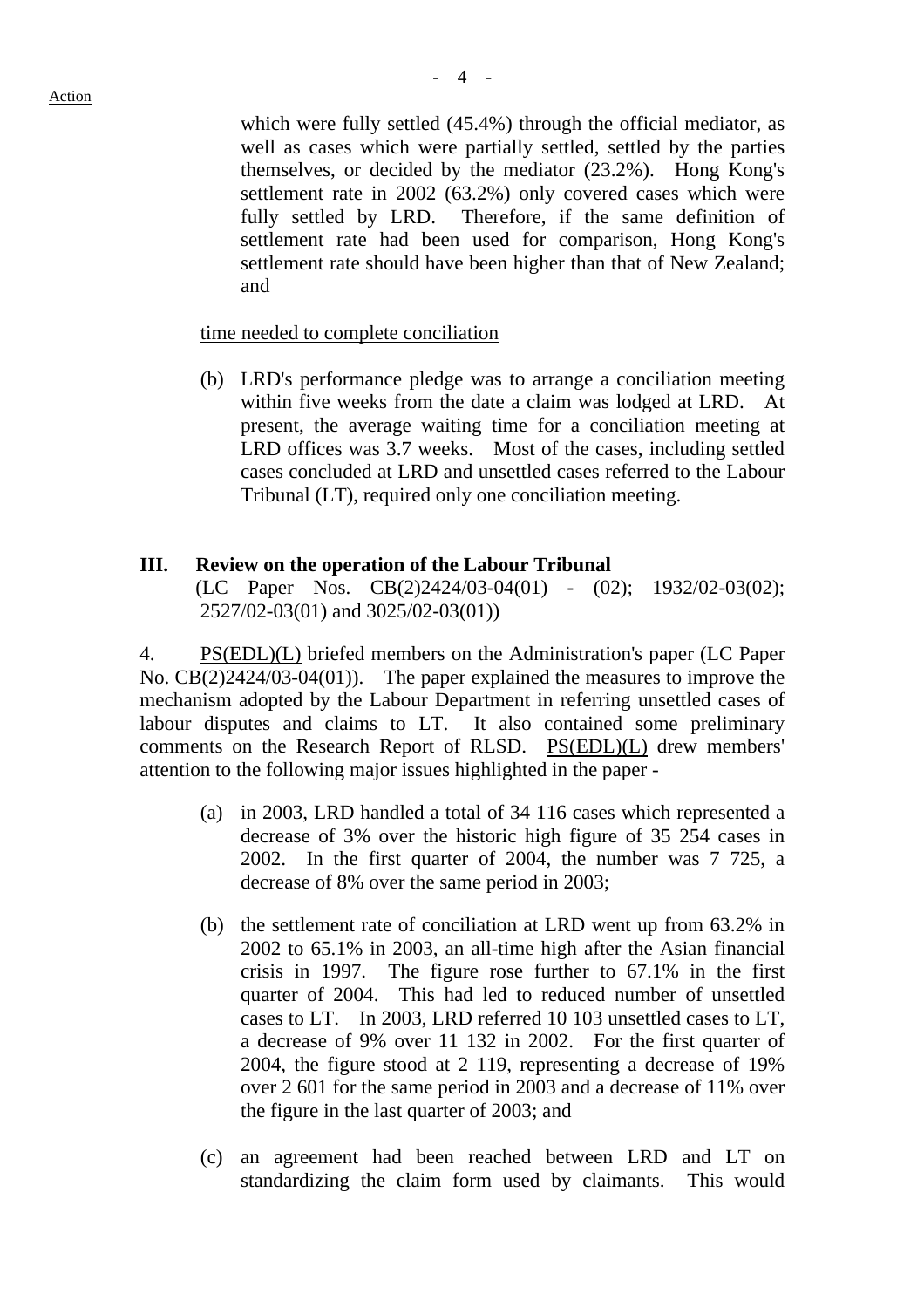obviate the need for the claimants to provide to LT the same information which they had already given to LRD. The standardized form would be put into use shortly.

5. Judiciary Administrator (JA) briefed members on the updated position on review of the operation of LT as set out in his letter dated 17 May 2004 to the Panel (LC Paper No. CB(2)2424/03-04(02)) -

- (a) the Working Party appointed by the Chief Justice (CJ) to review the operation of LT (the Working Party) intended to submit its report to CJ by the end of June 2004;
- (b) the three-month experiment implemented in mid-2003 in listing callover cases separately in the morning and in the afternoon so as to minimize the time of the parties waiting for their cases to be heard proved to be satisfactory. The practice had been extended to other courts of LT. The other short-term improvement measures were continuing and would be reviewed by the Working Party; and
- (c) the current 12 courts were adequate to deal with the caseload. As at 3 May 2004, the waiting time from appointment to filing of claim was five days, as compared with 14 days in 2003. The waiting time from filing to callover hearing was 24 days, same as the figure in 2003.

 (*Post-meeting note* - On (a) above, the Working Party's report was published in June 2004 and issued to the Panels (English version was issued on 2 July 2004 vide LC Paper No. CB(2)3004/03-04 and Chinese version on 23 July 2004 vide LC Paper No. CB(2)3149/03-04)).

#### Issues raised by members

#### *Improvement measures for resolving disputes*

6. Mr Andrew CHENG noted that in New Zealand, a proposed "fast track mediation" scheme was being considered (in the context of the Employment Relations Law Reform Bill), under which the disputing parties were encouraged to reach an agreed settlement within a specified period. If an agreement could not be reached, the mediator would make a decision on the case. In UK, a fixed period of conciliation (which varied according to the nature of the case) would be introduced so as to encourage the parties to settle their disputes as early as possible. On expiry of the specified period, the conciliator would decide whether to continue with conciliation, or refer the case to the Employment Tribunal for a hearing. Mr CHENG opined that the idea of setting a specified period of conciliation to encourage early settlement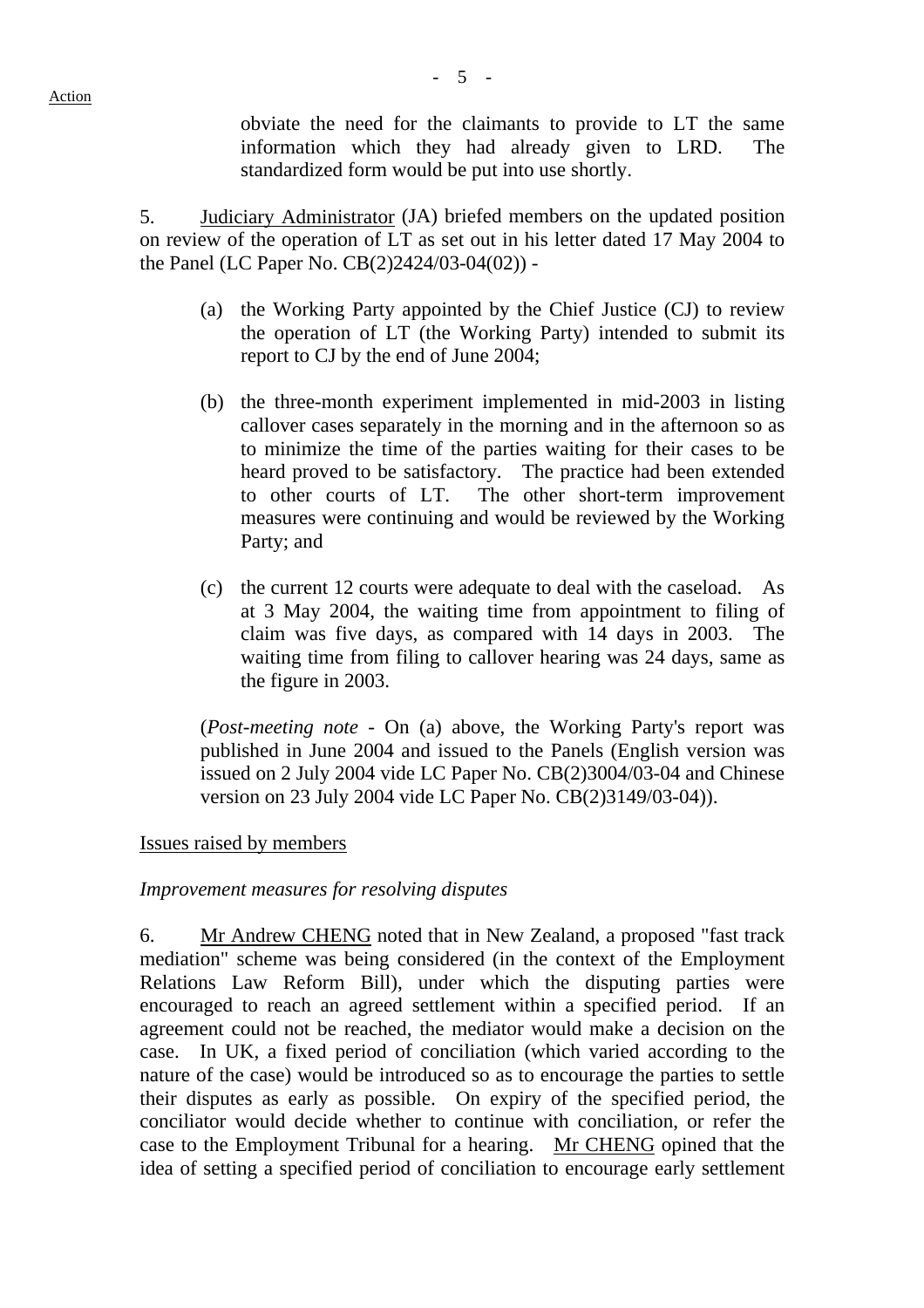Action

deserved careful consideration, adding that it was also necessary to provide safeguards against shortcomings such as the possibility of the parties being pressurized to reach a hasty settlement against their wish.

7. PS(EDL)(L) noted Mr Andrew CHENG's views. He said that the Administration was not aware of a serious problem as far as the time for conciliation was concerned. He said that as explained above, the average waiting time for conciliation meeting at LRD offices was 3.7 weeks. Most cases required only one conciliation meeting for a mediated settlement. In the absence of a settlement, the case would be referred to LT for adjudication.

8. Mr LEUNG Fu-wah said that under the existing dispute resolving system, settlement was sometimes delayed as a result of the duplication of work undertaken by LRD and LT, such as duplicated efforts in conducting conciliation. He pointed out that the existing legislation stipulated in unambiguous terms the rights and obligations of employers and employees. Therefore, he did not see the need for both LRD and LT to engage in conciliation of the same case. He further opined that under certain circumstances, such as in simple and straight-forward cases where the parties had no dispute on their statutory rights and obligations which had been clearly explained by the conciliator, a settlement could be achieved more speedily if the conciliator had authority to require mandatory compliance with his decision.

9. On the issue of conciliation, JA explained that the Labour Tribunal Ordinance required that the Tribunal Officers should conduct conciliation with a view to achieving settlement of a claim. He added that the concern about duplication of work of LRD and LT would be considered by the Working Party.

10. Mr LEE Cheuk-yan said that if a major reform of the existing system was considered necessary, he would be inclined to support a model similar to that in UK, where there were two specialized adjudicating bodies, i.e. an Employment Tribunal to adjudicate cases and an Employment Appeal Tribunal to handle appeals. This would expedite a final settlement without the need for an appeal to be taken to the High Court as was the present situation in Hong Kong. A more moderate approach, on the other hand, would be to streamline and simplify the existing practices and procedures. In this connection, Mr LEE reiterated his opinion expressed previously that there was no need for both callover hearings and pre-trial mention hearings in LT as they unnecessarily prolonged the length of the proceedings. The practice had given rise to a lot of complaints by the parties. In his view, mention hearings could be dispensed with because it was the duty of the Tribunal Officers to complete the investigative work and prepare all the necessary documents to ensure that the case could proceed to trial.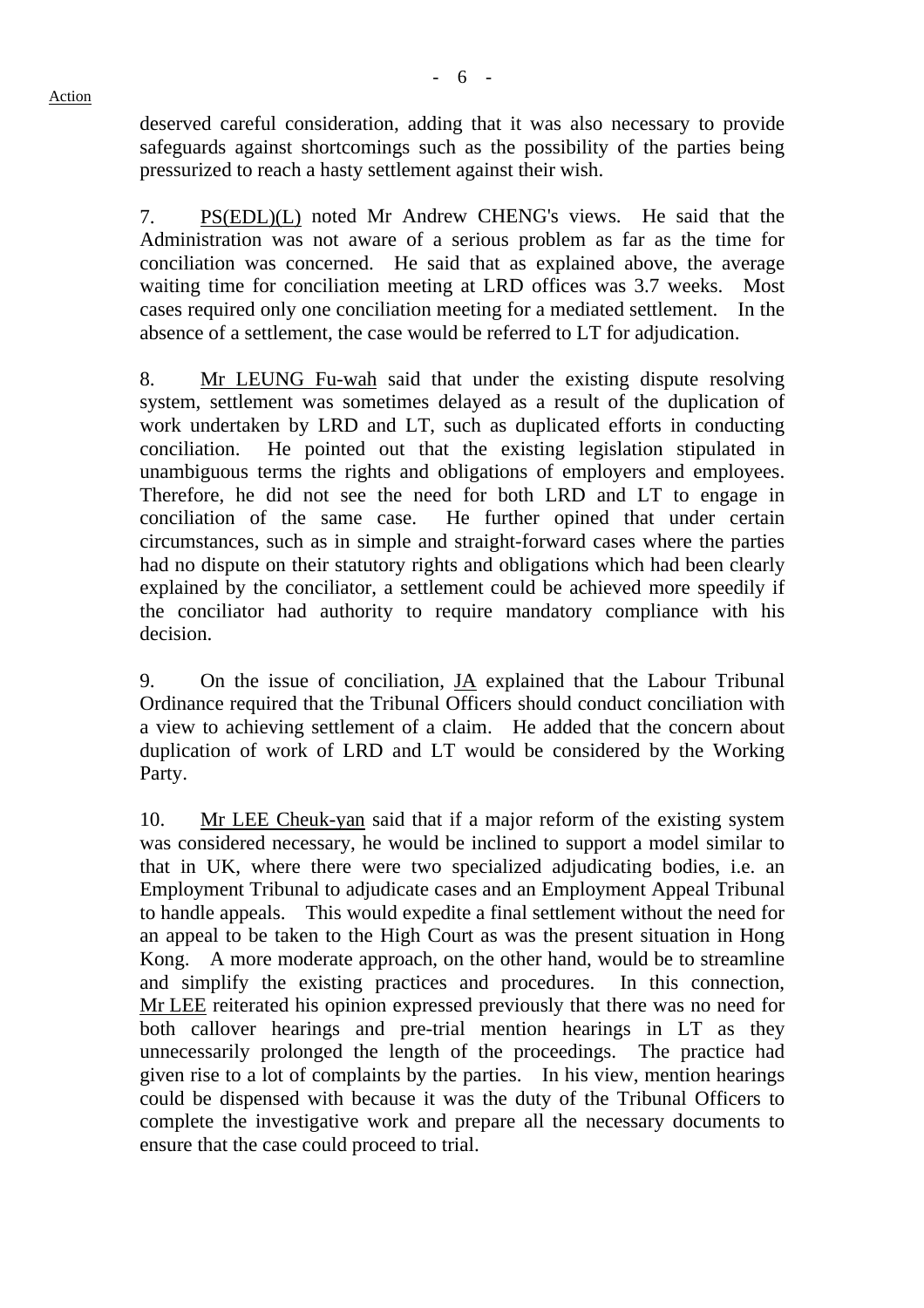11. JA explained that not all cases required the holding of both callover and pre-trial mention hearings. The Presiding Officer, after making enquiries at the callover hearing, might set down the matter for trial if the case was simple. However, if the matter required more evidence from the parties, the Presiding Officer would set it down for pre-trial mention. The purpose of pre-trial mention was to examine availability and completeness of evidence to decide whether the case was ready to proceed to trial. As evidential matters were sorted out during a pre-trial mention between the parties, who were not legally represented, the trial proceedings could actually be expedited.

12. Mr LEE Cheuk-yan asked whether it was the intention of LT to reduce the number of mention hearings to one for each case (Appendix I to the Research Report). JA replied that whether mention hearing was necessary in a particular case and the number of such hearings required were matters for the decision of the Presiding Officer, taking into consideration the special circumstances of the case.

13. In response to the Chairman and Mr LEUNG Fu-wah, PS(EDL)(L) said that where an unsettled case was referred to LT, LRD would pass to LT all the information and documents provided by the claimant. The claimant was not required to submit the information afresh.

# *Enforcement of judgment and appeals*

14. Mr Andrew CHENG said that one of the major concerns of the employees was that they could not obtain the compensation awarded by LT in the event of default payment by their employers. Despite that the employees, as judgment creditors, could apply to the District Court to enforce the judgment, the time and expense involved might deter them from pursuing their claims. He suggested that a review on the mechanism for enforcement of judgement should be conducted in the light of the approach adopted in other jurisdictions. He pointed out that under the system in New Zealand, the party whose claim was successful might apply to the Employment Relations Authority for the issuing of a compliance order. If the compliance order was not complied with, the applicant could apply to the Employment Court, which had the power to sentence the person in default to imprisonment, order payment of a fine, or to have the person's property sequestered. There were other means available in New Zealand and UK, such as application for a court order to obtain information on the financial situation of the judgment debtor. Mr CHENG opined that these measures, particularly those adopted in New Zealand, provided substantive powers of the court to enforce judgments to protect the interests of the successful claimants. He suggested that the Administration should consider the practicality of introducing measures along similar lines.

15. Mr LEE Cheuk-yan agreed that the system of enforcing judgments in New Zealand was an effective mechanism for safeguarding the interests of the claimants.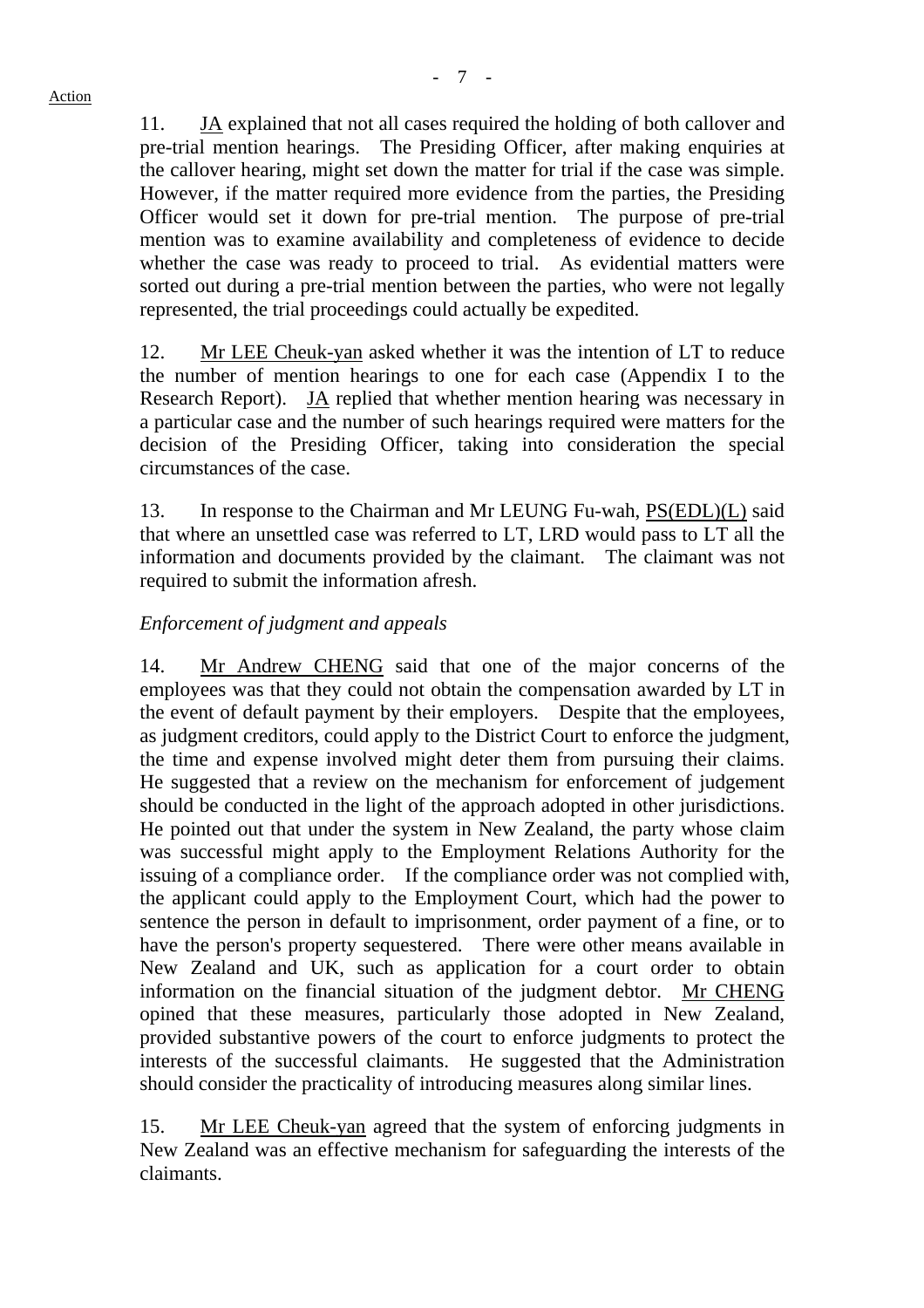16. PS(EDL)(L) said that he appreciated the concern about difficulties experienced by employees in obtaining their entitled compensation because of defaults by the employers. The Administration would consider any suggestions on means to improve the situation. He added that, however, whether or not Hong Kong should adopt practices similar to that in New Zealand or other jurisdictions involved policy considerations, and should be examined in the light of the possible impact on other non-employment related civil claims. He said that the matter would be examined by the Administration, taking into account the relevant recommendations which might be made by the Working Party.

17. Referring to the power of the Employment Court of New Zealand to imprison defaulters who failed to comply with a compliance order, Ms Miriam LAU requested RLSD to provide supplementary background information on the grounds for providing the Court with such power.

 (*Post-meeting note* - The supplementary Information Note (IN15/03-04) was issued to the Panels vide LC Paper No. CB(2)3075/03-04 on 14 July 2004.)

18. Ms Miriam LAU further suggested that the procedures for successful claimants to apply for court Bailiffs to execute a distress warrant to seize the judgment debtor's goods and properties should be simplified.

19. **JA** said that he would convey members' views for the consideration of the Working Party.

# *Legal aid in appeal cases*

20. Mr Albert HO pointed out that in cases where the employers appealed to the Court of First Instance against the decision of LT, the employees often found themselves in a difficult situation because of the high costs of litigation which they had to bear. In many cases, the costs were out of proportion with the amount of compensation originally awarded to them by LT. As a result, a lot of employees, particularly those who failed to obtain legal aid, simply gave up their claims. Mr HO suggested that for labour dispute cases, the possibility of conducting the appeal without legal representation by both parties to the proceedings could be explored.

21. Mr HO further pointed out that in Taiwan, the losing party was not required to bear the solicitor's cost incurred by the winning party under certain circumstances (paragraph 5.2.27 of the Research Report). He suggested that a similar system could also be examined.

22. Ms Miriam LAU opined that it would be extremely difficult for the parties to argue their case in the court in the absence legal representation,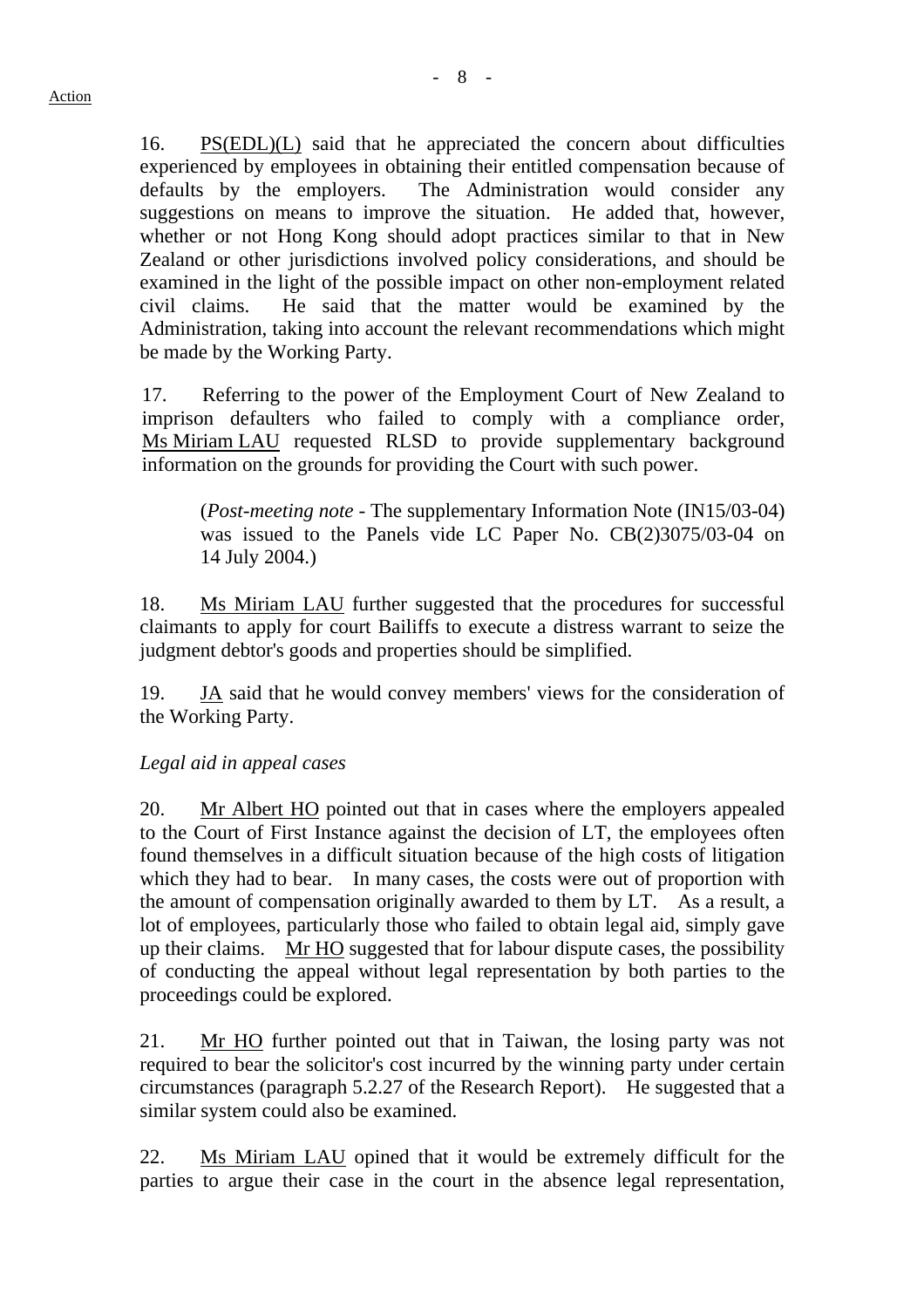particularly when the appeal was brought on grounds of a point of law. She said that to ensure justice and a fair trial, legal aid should by all means be provided to the employees.

23. Mr LEE Cheuk-yan said that he had previously recommended to the Administration that in cases where an appeal was lodged by the employer, then the employee as the respondent should be provided with legal aid, with the Director of Legal Aid exercising a discretion to waive the means test for legal aid. In cases where the employees were the appellants, the normal means testing would apply. Mr LEUNG Fu-wah supported the suggestion.

24. Mr CHAN Kwok-keung informed members that in 1999, he had proposed to amend the Legal Aid Ordinance to provide the Director of Legal Aid with the power to waive the financial eligibility limit for legal aid in respect of employees who were the respondents to appeals brought by their employers. However, the proposed amendments were not supported by the Administration.

25. In response to the Chairman, H/RL said that Hong Kong was the only place among the jurisdictions covered in the Research Report where legal representation was not allowed in the hearings of the adjudicating body. In New Zealand, legal aid covered proceedings of the adjudicating body. Legal aid was not available to cases in the Employment Tribunals in England and Wales, but was available to cases in the Employment Appeal Tribunal and the Employment Tribunals in Scotland subject to certain conditions. The conditions were as follows -

- (a) the applicant was unable to fund or find alternative representation elsewhere; or
- (b) the case was an arguable one; and
- (c) the case was too complex to allow the applicant to present it to a minimum standard of effectiveness.

#### The way forward

Admin/ 26. The Chairman requested the Administration and the Judiciary Administration to take into consideration the views expressed by members, as well as the findings of the Research Report, in reviewing the operation of LT.

> 27. JA said that he would revert to members on the findings and recommendations of the Working Party after its report had been completed and considered by CJ.

> 28. The Chairman suggested and members agreed that the Panel on Administration of Justice and Legal Services and Panel on Manpower should

JA

**ΙΔ**